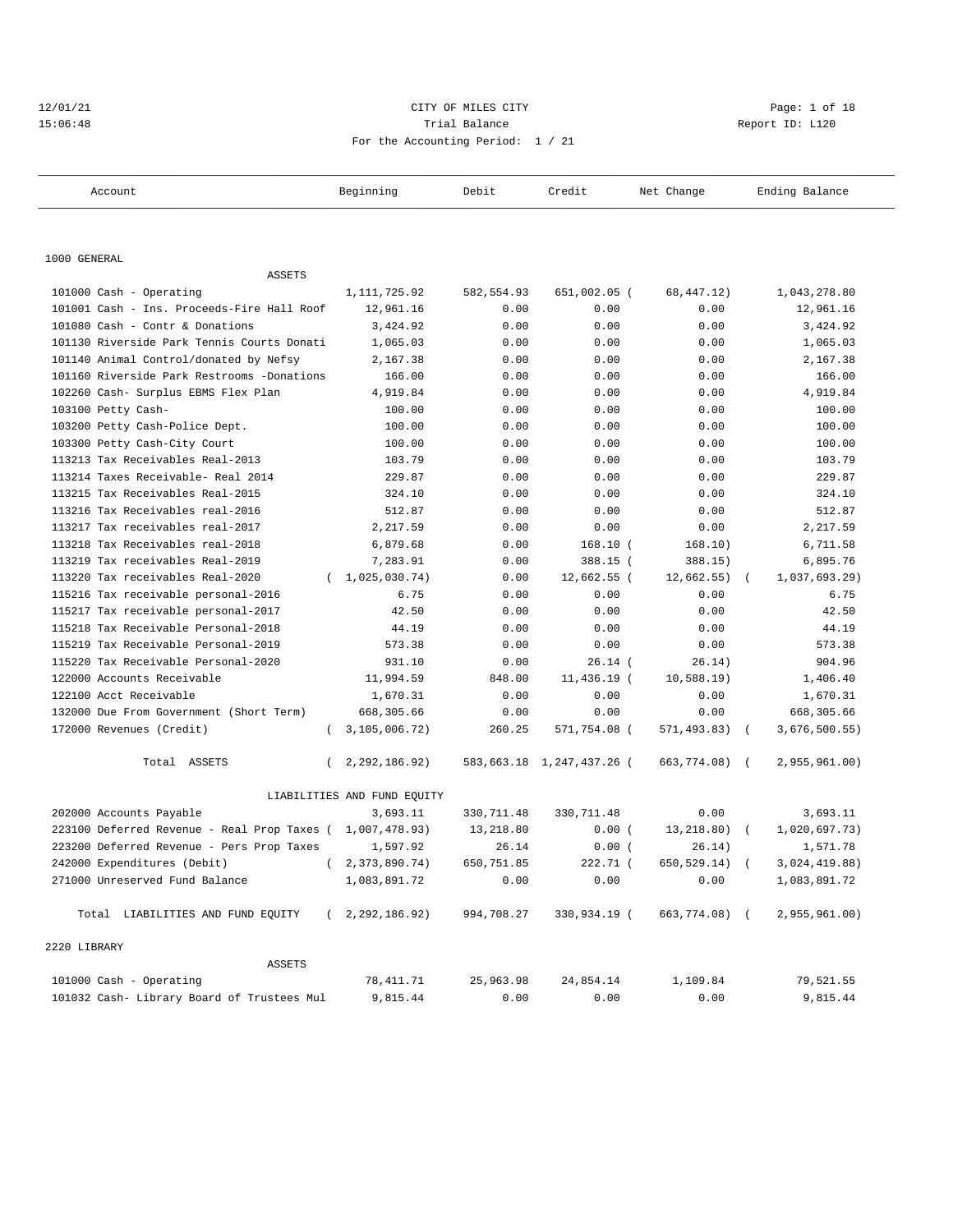## 12/01/21 CITY OF MILES CITY Page: 2 of 18 15:06:48 Trial Balance Report ID: L120 For the Accounting Period: 1 / 21

| Account                                                |                | Beginning                   | Debit     | Credit        | Net Change   |                | Ending Balance |
|--------------------------------------------------------|----------------|-----------------------------|-----------|---------------|--------------|----------------|----------------|
| 103000 Petty Cash                                      |                | 75.00                       | 0.00      | 0.00          | 0.00         |                | 75.00          |
| 172000 Revenues (Credit)                               | $\left($       | 158, 451. 73)               | 0.00      | 25,963.98 (   | 25,963.98)   | $\sqrt{2}$     | 184, 415. 71)  |
| Total ASSETS                                           | $\left($       | 70, 149.58)                 | 25,963.98 | $50,818.12$ ( | 24,854.14) ( |                | 95,003.72)     |
|                                                        |                | LIABILITIES AND FUND EQUITY |           |               |              |                |                |
|                                                        |                | 0.00                        | 3,796.97  | 3,796.97      | 0.00         |                | 0.00           |
| 202000 Accounts Payable<br>242000 Expenditures (Debit) | $\overline{ }$ | 150,737.54)                 | 24,854.14 | 0.00(         | 24,854.14)   | $\sqrt{2}$     | 175,591.68)    |
| 271000 Unreserved Fund Balance                         |                | 80,587.96                   | 0.00      | 0.00          | 0.00         |                | 80,587.96      |
|                                                        |                |                             |           |               |              |                |                |
| Total LIABILITIES AND FUND EQUITY                      | $\left($       | 70, 149.58)                 | 28,651.11 | 3,796.97 (    | 24,854.14) ( |                | 95,003.72)     |
| 2260 EMERGENCY DISASTER                                |                |                             |           |               |              |                |                |
| <b>ASSETS</b>                                          |                |                             |           |               |              |                |                |
| 101000 Cash - Operating                                |                | 314.11                      | 3.63      | 0.00          | 3.63         |                | 317.74         |
| 113218 Tax Receivables real-2018                       | $\left($       | 22.05)                      | 0.00      | $1.77$ (      | $1.77)$ (    |                | 23.82)         |
| 115219 Tax Receivable Personal-2019                    | $\overline{ }$ | 0.67)                       | 0.00      | 0.00          | 0.00         | $\overline{ }$ | 0.67)          |
| 172000 Revenues (Credit)                               |                | 44.35)                      | 0.00      | 3.63(         | 3.63)        | $\sqrt{2}$     | 47.98)         |
| Total ASSETS                                           |                | 247.04                      | 3.63      | 5.40(         | 1.77)        |                | 245.27         |
|                                                        |                | LIABILITIES AND FUND EQUITY |           |               |              |                |                |
| 223100 Deferred Revenue - Real Prop Taxes (            |                | 22.05)                      | 1.77      | 0.00(         | $1.77)$ (    |                | 23.82)         |
| 223200 Deferred Revenue - Pers Prop Taxes (            |                | 0.67)                       | 0.00      | 0.00          | 0.00         | $\left($       | 0.67)          |
| 271000 Unreserved Fund Balance                         |                | 269.76                      | 0.00      | 0.00          | 0.00         |                | 269.76         |
| Total LIABILITIES AND FUND EQUITY                      |                | 247.04                      | 1.77      | 0.00(         | 1.77)        |                | 245.27         |
| 2270 Health                                            |                |                             |           |               |              |                |                |
| <b>ASSETS</b>                                          |                |                             |           |               |              |                |                |
| 101000 Cash - Operating                                |                | 179,684.98                  | 1,971.69  | 0.00          | 1,971.69     |                | 181,656.67     |
| 113220 Tax receivables Real-2020                       | $\left($       | 159,608.35)                 | 0.00      | 1,971.69 (    | 1,971.69)    | $\left($       | 161,580.04)    |
| 172000 Revenues (Credit)                               | $\left($       | 172,608.35)                 | 0.00      | 1,971.69 (    | 1,971.69)    | $\sqrt{ }$     | 174,580.04)    |
| Total ASSETS                                           | $\left($       | 152,531.72)                 | 1,971.69  | 3,943.38 (    | $1,971.69$ ( |                | 154,503.41)    |
|                                                        |                | LIABILITIES AND FUND EQUITY |           |               |              |                |                |
| 223100 Deferred Revenue - Real Prop Taxes (            |                | 159,608.35)                 | 1,971.69  | 0.00(         | 1,971.69)    | $\sqrt{2}$     | 161,580.04)    |
| 271000 Unreserved Fund Balance                         |                | 7,076.63                    | 0.00      | 0.00          | 0.00         |                | 7,076.63       |
| Total LIABILITIES AND FUND EQUITY                      |                | 152,531.72)                 | 1,971.69  | 0.00(         | $1,971.69$ ( |                | 154,503.41)    |
|                                                        |                |                             |           |               |              |                |                |
| 2310 TIFD-Downtown                                     |                |                             |           |               |              |                |                |
| <b>ASSETS</b>                                          |                |                             |           |               |              |                |                |
| 101000 Cash - Operating                                |                | 205, 115.78                 | 2,049.93  | 251.35        | 1,798.58     |                | 206,914.36     |
| 113170 Deferred revenue                                |                | 79.85                       | 0.00      | 0.00          | 0.00         |                | 79.85          |
| 113218 Tax Receivables real-2018                       |                | 515.69                      | 0.00      | 0.00          | 0.00         |                | 515.69         |
| 113219 Tax receivables Real-2019                       |                | 1,255.25                    | 0.00      | 0.00          | 0.00         |                | 1,255.25       |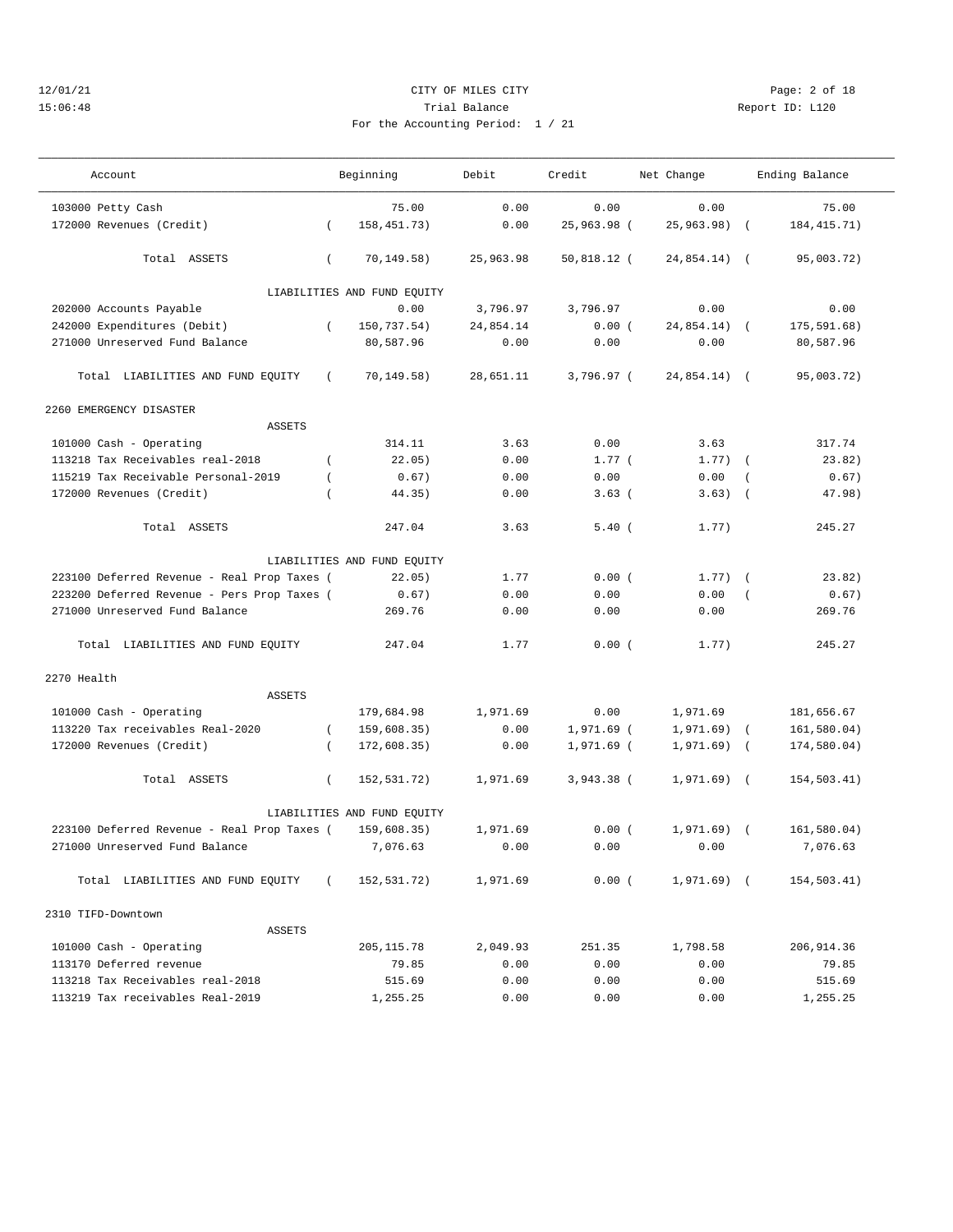## 12/01/21 CITY OF MILES CITY Page: 3 of 18 15:06:48 Trial Balance Report ID: L120 For the Accounting Period: 1 / 21

| Account                                                 | Beginning                   | Debit    | Credit       | Net Change | Ending Balance           |
|---------------------------------------------------------|-----------------------------|----------|--------------|------------|--------------------------|
| 115180 Deferred revenue-audit                           | 1.46                        | 0.00     | 0.00         | 0.00       | 1.46                     |
| 115219 Tax Receivable Personal-2019                     | 6.99                        | 0.00     | 0.00         | 0.00       | 6.99                     |
| 115220 Tax Receivable Personal-2020                     | 488.73                      | 0.00     | 0.00         | 0.00       | 488.73                   |
| 172000 Revenues (Credit)                                | 71,583.23)<br>$\left($      | 0.00     | 2,049.93 (   | 2,049.93)  | 73,633.16)<br>$\sqrt{2}$ |
| Total ASSETS                                            | 135,880.52                  | 2,049.93 | $2,301.28$ ( | 251.35)    | 135,629.17               |
|                                                         | LIABILITIES AND FUND EQUITY |          |              |            |                          |
| 202000 Accounts Payable                                 | 0.00                        | 9.80     | 9.80         | 0.00       | 0.00                     |
| 223100 Deferred Revenue - Real Prop Taxes               | 1,850.79                    | 0.00     | 0.00         | 0.00       | 1,850.79                 |
| 223200 Deferred Revenue - Pers Prop Taxes               | 497.18                      | 0.00     | 0.00         | 0.00       | 497.18                   |
| 242000 Expenditures (Debit)                             | $\left($<br>15,986.05)      | 251.35   | 0.00(        | 251.35)    | 16, 237.40)              |
| 271000 Unreserved Fund Balance                          | 149,518.60                  | 0.00     | 0.00         | 0.00       | 149,518.60               |
| Total LIABILITIES AND FUND EQUITY                       | 135,880.52                  | 261.15   | 9.80(        | 251.35)    | 135,629.17               |
| 2350 Local Government/Study Commission<br><b>ASSETS</b> |                             |          |              |            |                          |
| 101000 Cash - Operating                                 | 0.47                        | 0.00     | 0.00         | 0.00       | 0.47                     |
| Total ASSETS                                            | 0.47                        | 0.00     | 0.00         | 0.00       | 0.47                     |
|                                                         | LIABILITIES AND FUND EQUITY |          |              |            |                          |
| 271000 Unreserved Fund Balance                          | 0.47                        | 0.00     | 0.00         | 0.00       | 0.47                     |
| Total LIABILITIES AND FUND EQUITY                       | 0.47                        | 0.00     | 0.00         | 0.00       | 0.47                     |
| 2372 Permissive Medical Levy                            |                             |          |              |            |                          |
| <b>ASSETS</b>                                           |                             |          |              |            |                          |
| 101000 Cash - Operating                                 | 23,006.77                   | 86.72    | 0.00         | 86.72      | 23,093.49                |
| 113216 Tax Receivables real-2016                        | 47.22)<br>$\overline{ }$    | 0.00     | 0.00         | 0.00       | 47.22)<br>$\overline{ }$ |
| 113217 Tax receivables real-2017                        | 54.92)<br>$\overline{ }$    | 0.00     | 0.00         | 0.00       | 54.92)                   |
| 113218 Tax Receivables real-2018                        | 866.60                      | 0.00     | $21.17$ (    | 21.17)     | 845.43                   |
| 113219 Tax receivables Real-2019                        | 1,038.06                    | 0.00     | 55.32(       | 55.32)     | 982.74                   |
| 115219 Tax Receivable Personal-2019                     | 72.22                       | 0.00     | 0.00         | 0.00       | 72.22                    |
| 115220 Tax Receivable Personal-2020                     | 132.70                      | 0.00     | 3.73(        | 3.73)      | 128.97                   |
| 172000 Revenues (Credit)                                | 3,907.60)<br>$\left($       | 0.00     | 86.72 (      | 86.72)     | 3,994.32)                |
| Total ASSETS                                            | 21,106.61                   | 86.72    | $166.94$ (   | 80.22)     | 21,026.39                |
|                                                         | LIABILITIES AND FUND EQUITY |          |              |            |                          |
| 223100 Deferred Revenue - Real Prop Taxes               | 1,802.52                    | 76.49    | 0.00(        | 76.49)     | 1,726.03                 |
| 223200 Deferred Revenue - Pers Prop Taxes               | 204.92                      | 3.73     | 0.00(        | 3.73)      | 201.19                   |
| 271000 Unreserved Fund Balance                          | 19,099.17                   | 0.00     | 0.00         | 0.00       | 19,099.17                |
| Total LIABILITIES AND FUND EQUITY                       | 21,106.61                   | 80.22    | 0.00(        | 80.22)     | 21,026.39                |

2390 DRUG FORFEITURE

ASSETS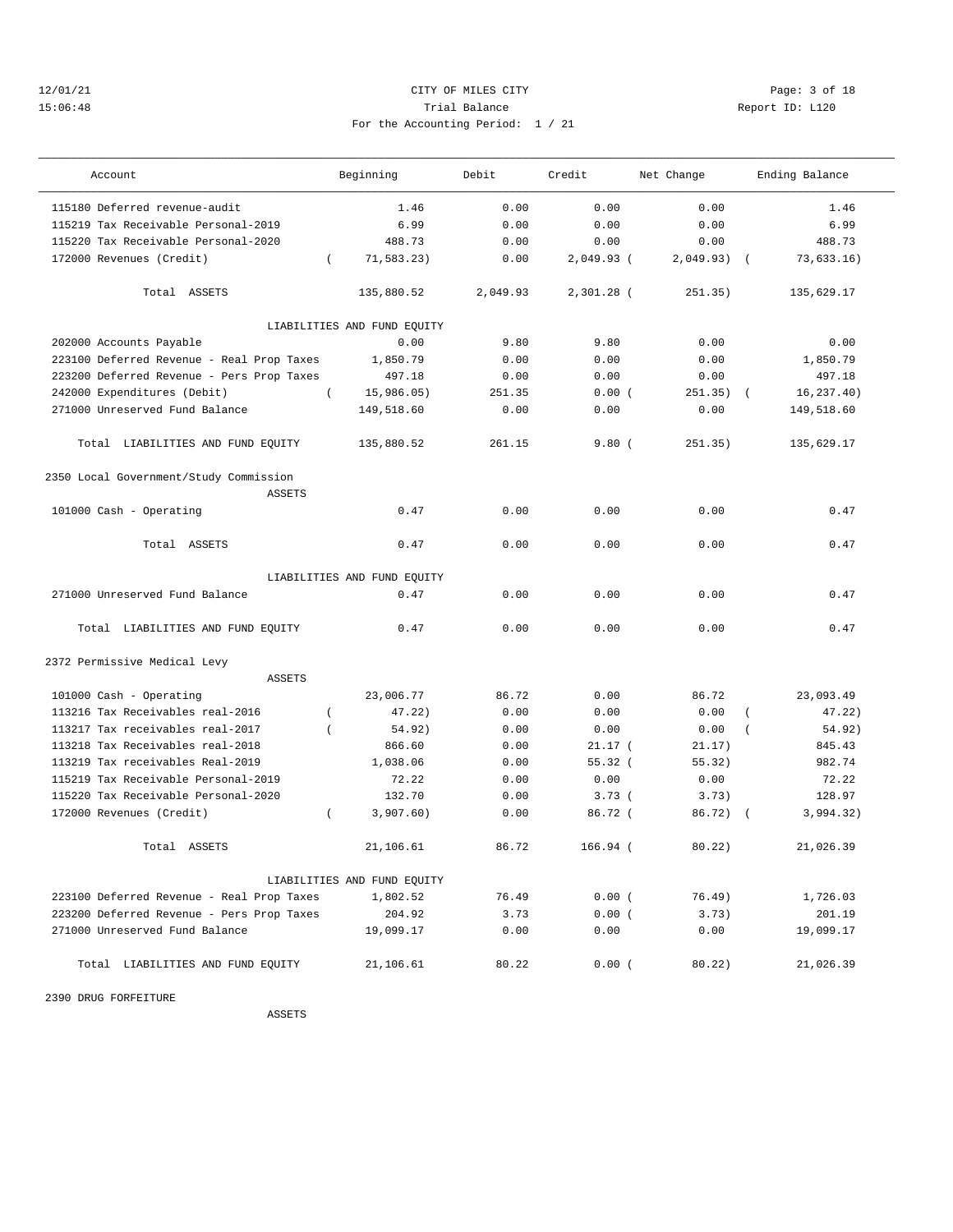## 12/01/21 CITY OF MILES CITY Page: 4 of 18 15:06:48 Trial Balance Report ID: L120 For the Accounting Period: 1 / 21

| Account                                    |          | Beginning                   | Debit     | Credit       | Net Change    |            | Ending Balance |
|--------------------------------------------|----------|-----------------------------|-----------|--------------|---------------|------------|----------------|
| 101000 Cash - Operating                    |          | 4,552.42                    | 0.00      | 0.00         | 0.00          |            | 4.552.42       |
| 172000 Revenues (Credit)                   | $\left($ | 2, 152, 42)                 | 0.00      | 0.00         | 0.00          | $\left($   | 2, 152, 42)    |
| Total ASSETS                               |          | 2,400.00                    | 0.00      | 0.00         | 0.00          |            | 2.400.00       |
|                                            |          | LIABILITIES AND FUND EQUITY |           |              |               |            |                |
| 271000 Unreserved Fund Balance             |          | 2,400.00                    | 0.00      | 0.00         | 0.00          |            | 2,400.00       |
| Total LIABILITIES AND FUND EQUITY          |          | 2,400.00                    | 0.00      | 0.00         | 0.00          |            | 2,400.00       |
| 2394 BUILDING CODE ENFORCEMENT             |          |                             |           |              |               |            |                |
| ASSETS                                     |          |                             |           |              |               |            |                |
| 101000 Cash - Operating                    |          | 106,132.86                  | 1,591.00  | $6,474.85$ ( | 4,883.85)     |            | 101,249.01     |
| 172000 Revenues (Credit)                   | $\left($ | 51, 447.14)                 | 0.00      | $1,591.00$ ( | $1,591.00)$ ( |            | 53,038.14)     |
| Total ASSETS                               |          | 54,685.72                   | 1,591.00  | $8,065.85$ ( | 6,474.85)     |            | 48,210.87      |
|                                            |          | LIABILITIES AND FUND EQUITY |           |              |               |            |                |
| 202000 Accounts Payable                    |          | 0.00                        | 4,292.66  | 4,292.66     | 0.00          |            | 0.00           |
| 242000 Expenditures (Debit)                | $\left($ | 55,734.49)                  | 6,474.85  | 0.00(        | 6,474.85)     | $\sqrt{2}$ | 62, 209.34)    |
| 271000 Unreserved Fund Balance             |          | 110,420.21                  | 0.00      | 0.00         | 0.00          |            | 110,420.21     |
| Total LIABILITIES AND FUND EQUITY          |          | 54,685.72                   | 10,767.51 | $4.292.66$ ( | 6,474.85)     |            | 48,210.87      |
| 2400 LTG M D#165-(Gen City)                |          |                             |           |              |               |            |                |
| <b>ASSETS</b>                              |          |                             |           |              |               |            |                |
| 101000 Cash - Operating                    |          | 107, 332.51                 | 1,214.33  | 12,919.28 (  | 11,704.95)    |            | 95,627.56      |
| 118140 Special Assessments Receivables-201 |          | 39.03                       | 0.00      | 0.00         | 0.00          |            | 39.03          |
| 118150 Special Assessments Receivables-201 |          | 40.74                       | 0.00      | 0.00         | 0.00          |            | 40.74          |
| 118160 Special Assessments Receivables-201 |          | 85.14                       | 0.00      | 0.00         | 0.00          |            | 85.14          |
| 118170 Special Assessments Receivables-201 |          | 698.70                      | 0.00      | 0.00         | 0.00          |            | 698.70         |
| 118180 Special Assessments Received-2018   |          | 1,570.80                    | 0.00      | 10.98(       | 10.98)        |            | 1,559.82       |
| 118190 Special Assessments Receivables-201 |          | 1,393.05                    | 0.00      | 0.00         | 0.00          |            | 1,393.05       |
| 118200 Special Assmts Receivable 2000      |          | 66,583.96                   | 0.00      | 1,172.40 (   | 1, 172.40)    |            | 65, 411.56     |
| 172000 Revenues (Credit)                   | $\left($ | 100,448.87)                 | 0.00      | $1,214.33$ ( | 1, 214.33)    | $\sqrt{ }$ | 101, 663.20)   |
| Total ASSETS                               |          | 77,295.06                   | 1,214.33  | 15,316.99 (  | 14, 102.66)   |            | 63,192.40      |
|                                            |          | LIABILITIES AND FUND EQUITY |           |              |               |            |                |
| 202000 Accounts Payable                    |          | 0.00                        | 12,919.28 | 12,919.28    | 0.00          |            | 0.00           |
| 223000 Deferred Revenue/Uncollected Taxes  |          | 70,411.42                   | 1,183.38  | 0.00(        | 1, 183.38)    |            | 69,228.04      |
| 242000 Expenditures (Debit)                | $\left($ | 77,897.88)                  | 12,919.28 | 0.00(        | 12, 919.28)   |            | 90,817.16)     |
| 271000 Unreserved Fund Balance             |          | 84,781.52                   | 0.00      | 0.00         | 0.00          |            | 84,781.52      |
| Total LIABILITIES AND FUND EQUITY          |          | 77,295.06                   | 27,021.94 | 12,919.28 (  | 14, 102.66)   |            | 63,192.40      |

2420 LTG M D#167-(MilesAddn Etc)

ASSETS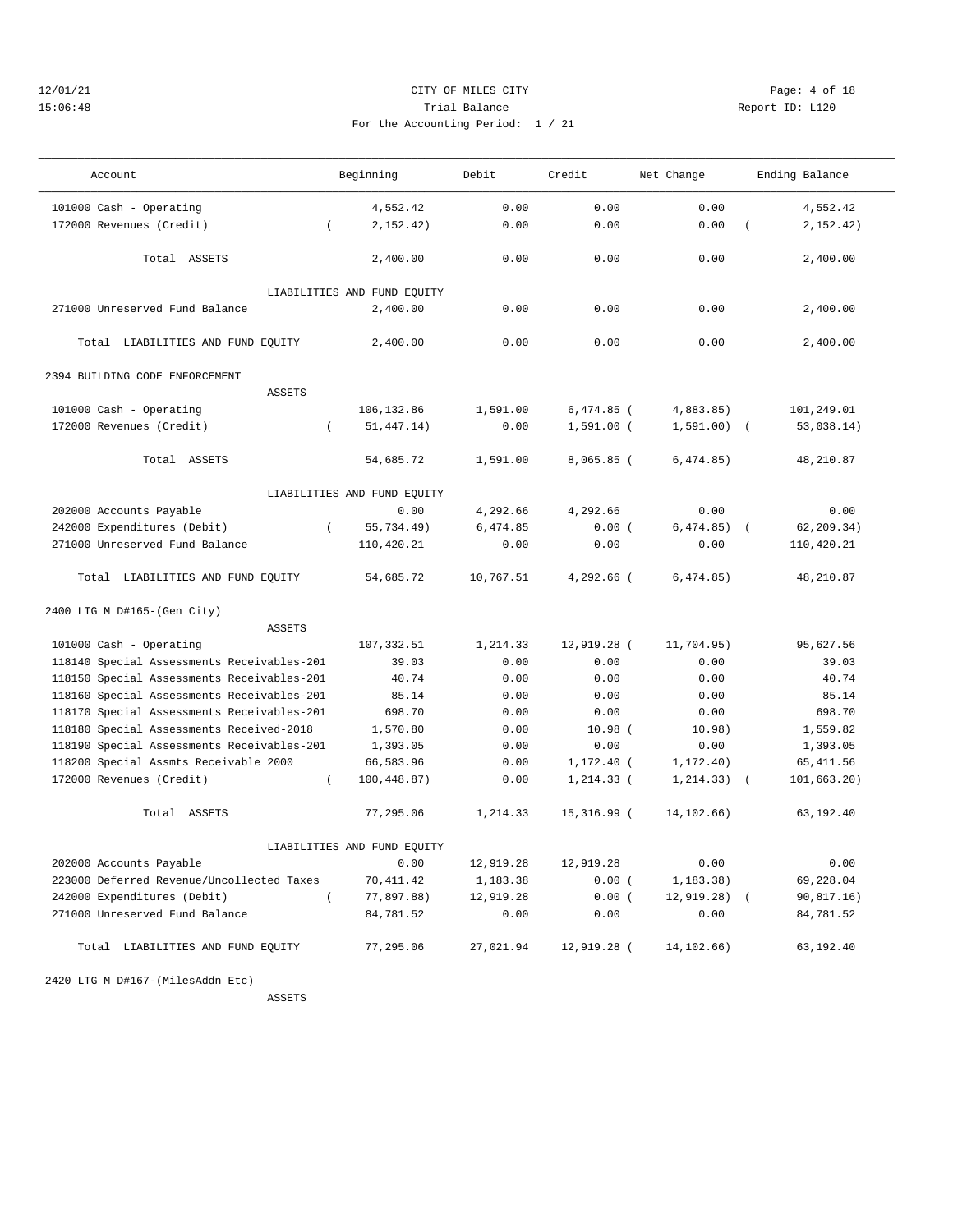## 12/01/21 CITY OF MILES CITY Page: 5 of 18 15:06:48 Trial Balance Report ID: L120 For the Accounting Period: 1 / 21

| Account                                                           | Beginning                   | Debit    | Credit                     | Net Change           | Ending Balance         |
|-------------------------------------------------------------------|-----------------------------|----------|----------------------------|----------------------|------------------------|
| 101000 Cash - Operating                                           | 20,643.11                   | 193.39   | $1,630.90$ (               | 1,437.51)            | 19,205.60              |
| 118170 Special Assessments Receivables-201                        | 0.04                        | 0.00     | 0.00                       | 0.00                 | 0.04                   |
| 118180 Special Assessments Received-2018                          | 66.18                       | 0.00     | 0.00                       | 0.00                 | 66.18                  |
| 118190 Special Assessments Receivables-201                        | 189.80                      | 0.00     | 0.00                       | 0.00                 | 189.80                 |
| 118200 Special Assmts Receivable 2000                             | 6,793.38                    | 0.00     | 188.14 (                   | 188.14)              | 6,605.24               |
| 172000 Revenues (Credit)<br>$\left($                              | 9,619.63)                   | 0.00     | 193.39 (                   | $193.39$ (           | 9,813.02)              |
| Total ASSETS                                                      | 18,072.88                   | 193.39   | $2,012.43$ (               | 1,819.04)            | 16, 253.84             |
|                                                                   | LIABILITIES AND FUND EQUITY |          |                            |                      |                        |
| 202000 Accounts Payable                                           | 0.00                        | 1,630.90 | 1,630.90                   | 0.00                 | 0.00                   |
| 223000 Deferred Revenue/Uncollected Taxes                         | 7,049.40                    | 188.14   | 0.00(                      | 188.14)              | 6,861.26               |
| 242000 Expenditures (Debit)                                       | 10,698.18)                  | 1,630.90 | 0.00(                      | 1,630.90)            | 12, 329.08)            |
| 271000 Unreserved Fund Balance                                    | 21,721.66                   | 0.00     | 0.00                       | 0.00                 | 21,721.66              |
| Total LIABILITIES AND FUND EQUITY                                 | 18,072.88                   | 3,449.94 | $1,630.90$ (               | 1,819.04)            | 16,253.84              |
| 2430 LTG M D#171-(Balsam Est)                                     |                             |          |                            |                      |                        |
| <b>ASSETS</b>                                                     |                             |          |                            |                      |                        |
| 101000 Cash - Operating                                           | 1,824.76                    | 0.34     | $376.73$ (                 | 376.39)              | 1,448.37               |
| 118200 Special Assmts Receivable 2000                             | 2,033.56                    | 0.00     | 0.00                       | 0.00                 | 2,033.56               |
| 172000 Revenues (Credit)<br>$\left($                              | 2,702.86)                   | 0.00     | $0.34$ (                   | 0.34)                | 2.703.20<br>$\sqrt{2}$ |
| Total ASSETS                                                      | 1,155.46                    | 0.34     | 377.07 (                   | 376.73)              | 778.73                 |
|                                                                   | LIABILITIES AND FUND EQUITY |          |                            |                      |                        |
| 202000 Accounts Payable                                           | 0.00                        | 376.73   | 376.73                     | 0.00                 | 0.00                   |
| 223000 Deferred Revenue/Uncollected Taxes                         | 2,033.56                    | 0.00     | 0.00                       | 0.00                 | 2,033.56               |
| 242000 Expenditures (Debit)<br>$\left($                           | 5, 144.40)                  | 376.73   | 0.00(                      | $376.73$ (           | 5, 521.13)             |
| 271000 Unreserved Fund Balance                                    | 4,266.30                    | 0.00     | 0.00                       | 0.00                 | 4,266.30               |
| Total LIABILITIES AND FUND EQUITY                                 | 1,155.46                    | 753.46   | 376.73 (                   | 376.73)              | 778.73                 |
| 2440 LTG M D#172-(Main Str)                                       |                             |          |                            |                      |                        |
| ASSETS                                                            |                             | 304.95   |                            |                      | 10,976.45              |
| 101000 Cash - Operating                                           | 12,642.80<br>11,580.68      | 0.00     | $1,971.30$ (<br>$300.38$ ( | 1,666.35)<br>300.38) | 11,280.30              |
| 118200 Special Assmts Receivable 2000<br>172000 Revenues (Credit) |                             | 0.00     | $304.95$ (                 |                      |                        |
| $\left($                                                          | 19,259.68)                  |          |                            | 304.95)              | 19,564.63)             |
| Total ASSETS                                                      | 4,963.80                    | 304.95   | 2,576.63 (                 | 2, 271.68)           | 2,692.12               |
|                                                                   | LIABILITIES AND FUND EQUITY |          |                            |                      |                        |
| 202000 Accounts Payable                                           | 0.00                        | 1,971.30 | 1,971.30                   | 0.00                 | 0.00                   |
| 223000 Deferred Revenue/Uncollected Taxes                         | 11,580.68                   | 300.38   | 0.00(                      | 300.38)              | 11,280.30              |
| 242000 Expenditures (Debit)<br>$\left($                           | 15,984.34)                  | 1,971.30 | 0.00(                      | $1,971.30)$ (        | 17,955.64)             |
| 271000 Unreserved Fund Balance                                    | 9,367.46                    | 0.00     | 0.00                       | 0.00                 | 9,367.46               |
| Total LIABILITIES AND FUND EQUITY                                 | 4,963.80                    | 4,242.98 | 1,971.30 (                 | 2,271.68)            | 2,692.12               |

2450 LTG M D#195-(SG-Trico)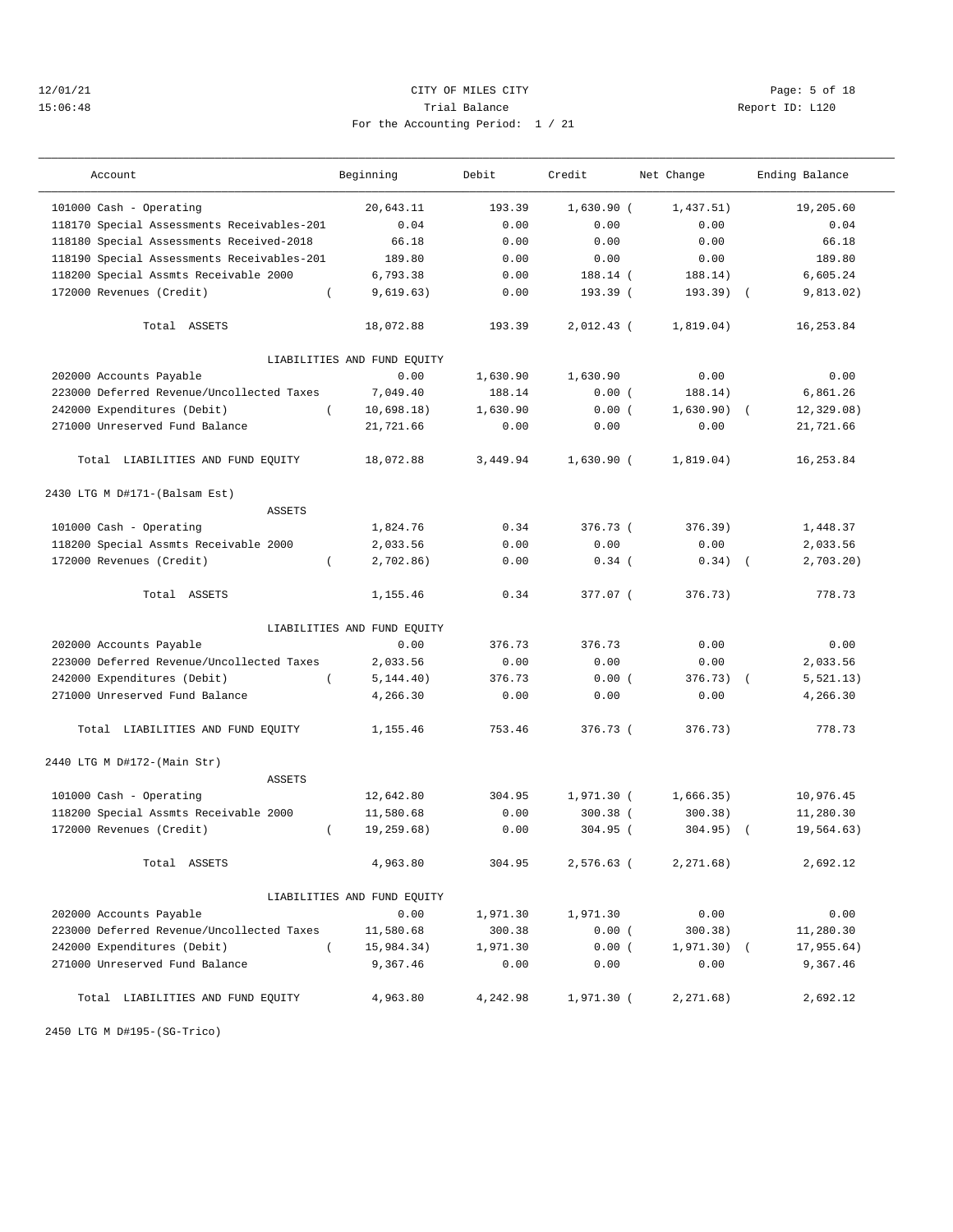## 12/01/21 CITY OF MILES CITY Page: 6 of 18 15:06:48 Trial Balance Report ID: L120 For the Accounting Period: 1 / 21

| Account                                               | Beginning                   | Debit    | Credit      | Net Change   | Ending Balance |
|-------------------------------------------------------|-----------------------------|----------|-------------|--------------|----------------|
| <b>ASSETS</b>                                         |                             |          |             |              |                |
| 101000 Cash - Operating                               | 3,062.92                    | 14.70    | $525.00$ (  | 510.30)      | 2,552.62       |
| 118200 Special Assmts Receivable 2000                 | 1,339.96                    | 0.00     | $14.03$ (   | 14.03)       | 1,325.93       |
| 172000 Revenues (Credit)                              | 1,862.21)<br>$\left($       | 0.00     | $14.70$ $($ | $14.70)$ (   | 1,876.91)      |
| Total ASSETS                                          | 2,540.67                    | 14.70    | 553.73 (    | 539.03)      | 2,001.64       |
|                                                       | LIABILITIES AND FUND EQUITY |          |             |              |                |
| 202000 Accounts Payable                               | 0.00                        | 525.00   | 525.00      | 0.00         | 0.00           |
| 223000 Deferred Revenue/Uncollected Taxes             | 1,339.96                    | 14.03    | 0.00(       | 14.03)       | 1,325.93       |
| 242000 Expenditures (Debit)                           | $\left($<br>4,026.84)       | 525.00   | 0.00(       | $525.00$ (   | 4,551.84)      |
| 271000 Unreserved Fund Balance                        | 5,227.55                    | 0.00     | 0.00        | 0.00         | 5,227.55       |
| Total LIABILITIES AND FUND EQUITY                     | 2,540.67                    | 1,064.03 | $525.00$ (  | 539.03)      | 2,001.64       |
| 2470 LTG M D#202-(SG-MDU&NV)                          |                             |          |             |              |                |
| <b>ASSETS</b>                                         |                             |          |             |              |                |
| 101000 Cash - Operating                               | 4,895.64                    | 64.56    | 445.41 (    | 380.85)      | 4,514.79       |
| 118180 Special Assessments Received-2018              | 98.28                       | 0.00     | 0.00        | 0.00         | 98.28          |
| 118190 Special Assessments Receivables-201            | 141.48                      | 0.00     | 0.00        | 0.00         | 141.48         |
| 118200 Special Assmts Receivable 2000                 | 2,547.64                    | 0.00     | $63.18$ (   | 63.18)       | 2,484.46       |
| 172000 Revenues (Credit)                              | 3,451.81)<br>$\left($       | 0.00     | $64.56$ (   | 64.56)       | 3, 516.37)     |
| Total ASSETS                                          | 4,231.23                    | 64.56    | $573.15$ (  | 508.59)      | 3,722.64       |
|                                                       | LIABILITIES AND FUND EQUITY |          |             |              |                |
| 202000 Accounts Payable                               | 0.00                        | 445.41   | 445.41      | 0.00         | 0.00           |
| 223000 Deferred Revenue/Uncollected Taxes             | 2,787.40                    | 63.18    | 0.00(       | 63.18)       | 2,724.22       |
| 242000 Expenditures (Debit)                           | 3,654.36)<br>$\left($       | 445.41   | 0.00(       | $445.41$ ) ( | 4,099.77)      |
| 271000 Unreserved Fund Balance                        | 5,098.19                    | 0.00     | 0.00        | 0.00         | 5,098.19       |
| Total LIABILITIES AND FUND EQUITY                     | 4,231.23                    | 954.00   | 445.41 (    | 508.59)      | 3,722.64       |
| 2480 LTG M M#173-(Milestown Estates)<br><b>ASSETS</b> |                             |          |             |              |                |
| 101000 Cash - Operating                               | 1,136.59                    | 150.23   | 34.77       | 115.46       | 1,252.05       |
| 118200 Special Assmts Receivable 2000                 | 1,005.25                    | 0.00     | 148.93 (    | 148.93)      | 856.32         |
| 172000 Revenues (Credit)                              | 2.273.05<br>$\left($        | 0.00     | $150.23$ (  | 150.23)      | 2.423.28       |
|                                                       |                             |          |             |              |                |
| Total ASSETS                                          | 131.21)<br>$\left($         | 150.23   | 333.93 (    | 183.70) (    | 314.91)        |
|                                                       | LIABILITIES AND FUND EQUITY |          |             |              |                |
| 202000 Accounts Payable                               | 0.00                        | 34.77    | 34.77       | 0.00         | 0.00           |
| 223000 Deferred Revenue/Uncollected Taxes             | 1,005.25                    | 148.93   | 0.00(       | 148.93)      | 856.32         |
| 242000 Expenditures (Debit)                           | $\left($<br>2, 244.54)      | 34.77    | 0.00(       | $34.77)$ (   | 2,279.31)      |
| 271000 Unreserved Fund Balance                        | 1,108.08                    | 0.00     | 0.00        | 0.00         | 1,108.08       |
| Total LIABILITIES AND FUND EQUITY                     | 131.21)<br>$\left($         | 218.47   | 34.77 (     | 183.70) (    | 314.91)        |

2510 STR MAINT DIST #204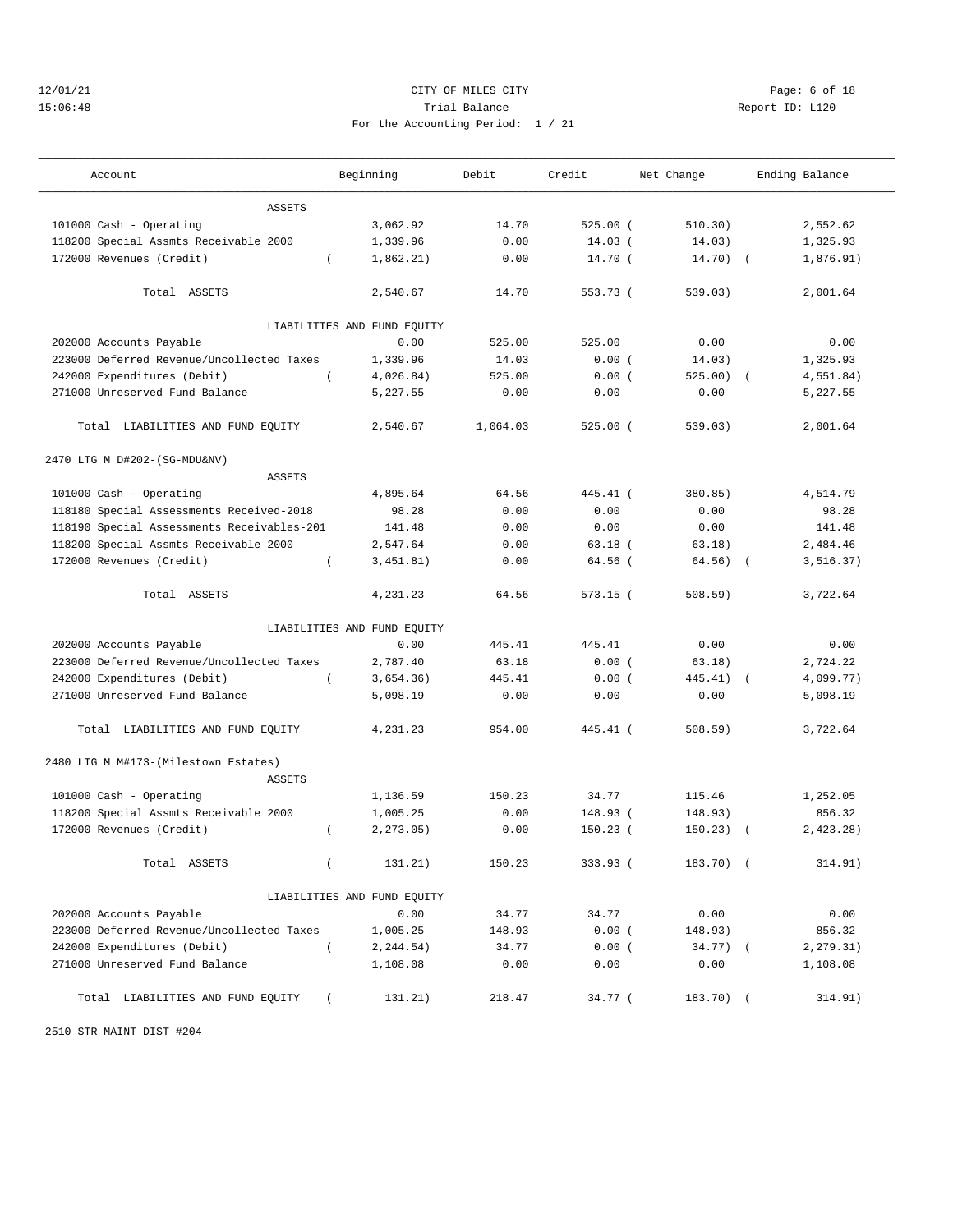## 12/01/21 CITY OF MILES CITY Page: 7 of 18 15:06:48 Trial Balance Report ID: L120 For the Accounting Period: 1 / 21

| Account                                       | Beginning                   | Debit     | Credit        | Net Change    | Ending Balance             |
|-----------------------------------------------|-----------------------------|-----------|---------------|---------------|----------------------------|
| <b>ASSETS</b>                                 |                             |           |               |               |                            |
| 101000 Cash - Operating                       | 174,566.44                  | 12,742.25 | $56,360.20$ ( | 43,617.95)    | 130,948.49                 |
| 118130 Special Assessments Receivable 2013    | 32.59                       | 0.00      | 0.00          | 0.00          | 32.59                      |
| 118140 Special Assessments Receivables-201    | 31.99                       | 0.00      | 0.00          | 0.00          | 31.99                      |
| 118150 Special Assessments Receivables-201    | 34.52                       | 0.00      | 0.00          | 0.00          | 34.52                      |
| 118160 Special Assessments Receivables-201    | 180.96                      | 0.00      | 0.00          | 0.00          | 180.96                     |
| 118170 Special Assessments Receivables-201    | 1,354.46                    | 0.00      | 0.00          | 0.00          | 1,354.46                   |
| 118180 Special Assessments Received-2018      | 6,866.17                    | 0.00      | $426.32$ (    | 426.32)       | 6,439.85                   |
| 118190 Special Assessments Receivables-201    | 11,472.60                   | 0.00      | 0.00          | 0.00          | 11,472.60                  |
| 118200 Special Assmts Receivable 2000         | 735,712.82                  | 0.00      | 12,107.12 (   | 12,107.12)    | 723,605.70                 |
| 132000 Due From Government (Short Term)       | 18,400.00                   | 0.00      | 0.00          | 0.00          | 18,400.00                  |
| 172000 Revenues (Credit)<br>$\left($          | 1,712,108.46)               | 0.00      | 12,742.25 (   | 12,742.25)    | 1,724,850.71)              |
| Total ASSETS<br>$\left($                      | 763, 455.91)                | 12,742.25 | 81,635.89 (   | 68,893.64) (  | 832, 349.55)               |
|                                               | LIABILITIES AND FUND EQUITY |           |               |               |                            |
| 202000 Accounts Payable                       | 77,439.76                   | 17,644.87 | 17,644.87     | 0.00          | 77,439.76                  |
| 223000 Deferred Revenue/Uncollected Taxes     | 755,686.12                  | 12,533.44 | 0.00(         | 12.533.44)    | 743,152.68                 |
| 242000 Expenditures (Debit)                   | (1, 953, 741.91)            | 56,360.20 | 0.00(         | $56,360.20$ ( | 2,010,102.11)              |
| 271000 Unreserved Fund Balance                | 357,160.12                  | 0.00      | 0.00          | 0.00          | 357,160.12                 |
| Total LIABILITIES AND FUND EQUITY<br>$\left($ | 763, 455.91)                | 86,538.51 | 17,644.87 (   | 68,893,64)    | 832, 349.55)<br>$\sqrt{2}$ |
| 2520 STR MAINT DIST #205                      |                             |           |               |               |                            |
| <b>ASSETS</b>                                 |                             |           |               |               |                            |
| 101000 Cash - Operating                       | 275,591.75                  | 1,832.96  | 15,554.70 (   | 13,721.74)    | 261,870.01                 |
| 118140 Special Assessments Receivables-201    | 214.50                      | 0.00      | 0.00          | 0.00          | 214.50                     |
| 118150 Special Assessments Receivables-201    | 210.08                      | 0.00      | 0.00          | 0.00          | 210.08                     |
| 118160 Special Assessments Receivables-201    | 317.14                      | 0.00      | 0.00          | 0.00          | 317.14                     |
| 118170 Special Assessments Receivables-201    | 1,646.90                    | 0.00      | 0.00          | 0.00          | 1,646.90                   |
| 118180 Special Assessments Received-2018      | 4,516.35                    | 0.00      | 0.00          | 0.00          | 4,516.35                   |
| 118190 Special Assessments Receivables-201    | 1,603.02                    | 0.00      | 174.33 (      | 174.33)       | 1,428.69                   |
| 118200 Special Assmts Receivable 2000         | 81, 485.38                  | 0.00      | 1,576.49 (    | 1,576.49)     | 79,908.89                  |
| 132000 Due From Government (Short Term)       | 4,600.00                    | 0.00      | 0.00          | 0.00          | 4,600.00                   |
| 172000 Revenues (Credit)<br>$\left($          | 134,022.34)                 | 0.00      | $1.832.96$ (  | 1,832,96      | 135,855.30)                |
| Total ASSETS                                  | 236,162.78                  | 1,832.96  | 19,138.48 (   | 17,305.52)    | 218,857.26                 |
|                                               | LIABILITIES AND FUND EQUITY |           |               |               |                            |
| 202000 Accounts Payable                       | 0.00                        | 4,150.64  | 4,150.64      | 0.00          | 0.00                       |
| 223000 Deferred Revenue/Uncollected Taxes     | 89,993.21                   | 1,750.82  | 0.00(         | 1,750.82)     | 88,242.39                  |
| 242000 Expenditures (Debit)<br>$\left($       | 94,318.04)                  | 15,554.70 | 0.00(         | 15,554.70) (  | 109,872.74)                |
| 271000 Unreserved Fund Balance                | 240, 487.61                 | 0.00      | 0.00          | 0.00          | 240,487.61                 |
| Total LIABILITIES AND FUND EQUITY             | 236,162.78                  | 21,456.16 | $4,150.64$ (  | 17,305.52)    | 218,857.26                 |

 2540 STR MAINT DIST#207-(MILESTOWN ESTATES) ASSETS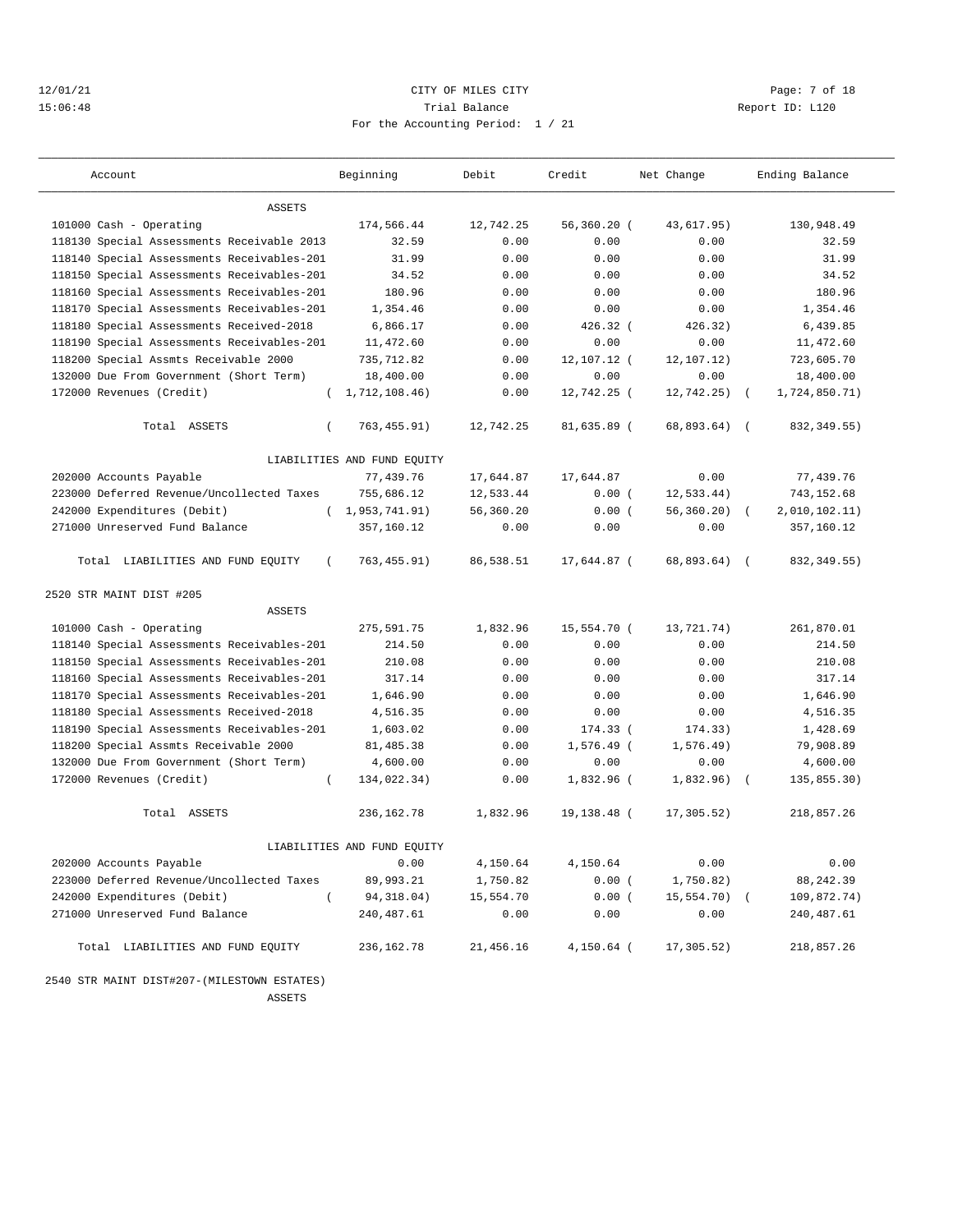## 12/01/21 CITY OF MILES CITY Page: 8 of 18 15:06:48 Trial Balance Report ID: L120 For the Accounting Period: 1 / 21

———————————————————————————————————————————————————————————————————————————————————————————————————————————————————————————————————

| 21 |  |  |  |
|----|--|--|--|

| Account                                   |          | Beginning                   | Debit      | Credit        | Net Change      | Ending Balance |  |
|-------------------------------------------|----------|-----------------------------|------------|---------------|-----------------|----------------|--|
| 101000 Cash - Operating                   |          | 5,947.03                    | 330.73     | 446.31 (      | 115.58)         | 5,831.45       |  |
| 118200 Special Assmts Receivable 2000     |          | 1,467.44                    | 0.00       | 327.20 (      | 327.20)         | 1,140.24       |  |
| 172000 Revenues (Credit)                  | $\left($ | 3,161.97)                   | 0.00       | 330.73 (      | 330.73) (       | 3,492.70)      |  |
| Total ASSETS                              |          | 4,252.50                    | 330.73     | $1.104.24$ (  | 773.51)         | 3,478.99       |  |
|                                           |          | LIABILITIES AND FUND EQUITY |            |               |                 |                |  |
| 202000 Accounts Payable                   |          | 0.00                        | 0.70       | 0.70          | 0.00            | 0.00           |  |
| 223000 Deferred Revenue/Uncollected Taxes |          | 1,467.44                    | 327.20     | 0.00(         | 327.20)         | 1,140.24       |  |
| 242000 Expenditures (Debit)               | $\left($ | 2,692.69)                   | 446.31     | 0.00(         | $446.31)$ (     | 3,139.00)      |  |
| 271000 Unreserved Fund Balance            |          | 5,477.75                    | 0.00       | 0.00          | 0.00            | 5,477.75       |  |
| Total LIABILITIES AND FUND EQUITY         |          | 4,252.50                    | 774.21     | 0.70(         | 773.51)         | 3,478.99       |  |
| 2701 Fire Grants                          |          |                             |            |               |                 |                |  |
| <b>ASSETS</b>                             |          |                             |            |               |                 |                |  |
| 101000 Cash - Operating                   |          | 6,108.70                    | 0.00       | 0.00          | 0.00            | 6,108.70       |  |
| Total ASSETS                              |          | 6,108.70                    | 0.00       | 0.00          | 0.00            | 6,108.70       |  |
|                                           |          | LIABILITIES AND FUND EQUITY |            |               |                 |                |  |
| 271000 Unreserved Fund Balance            |          | 6,108.70                    | 0.00       | 0.00          | 0.00            | 6,108.70       |  |
| Total LIABILITIES AND FUND EQUITY         |          | 6,108.70                    | 0.00       | 0.00          | 0.00            | 6,108.70       |  |
| 2820 GAS TAX                              |          |                             |            |               |                 |                |  |
| <b>ASSETS</b>                             |          |                             |            |               |                 |                |  |
| 101000 Cash - Operating                   |          | 83,878.37                   | 14, 184.04 | 204.33        | 13,979.71       | 97,858.08      |  |
| 172000 Revenues (Credit)                  | $\left($ | 85,104.19)                  | 0.00       | 14, 184. 04 ( | $14, 184.04)$ ( | 99,288.23)     |  |
| Total ASSETS                              | $\left($ | 1, 225.82)                  | 14,184.04  | 14,388.37 (   | $204.33)$ (     | 1,430.15)      |  |
|                                           |          | LIABILITIES AND FUND EQUITY |            |               |                 |                |  |
| 242000 Expenditures (Debit)               | $\left($ | 1, 225.98)                  | 204.33     | 0.00(         | $204.33)$ (     | 1,430.31)      |  |
| 271000 Unreserved Fund Balance            |          | 0.16                        | 0.00       | 0.00          | 0.00            | 0.16           |  |
| Total LIABILITIES AND FUND EQUITY         | $\left($ | 1, 225.82)                  | 204.33     | 0.00(         | $204.33)$ (     | 1,430.15)      |  |
| 2821 HB473- Fuel Tax                      |          |                             |            |               |                 |                |  |
| <b>ASSETS</b>                             |          |                             |            |               |                 |                |  |
| 102131 Restricted Cash- HB473             |          | 1.09                        | 0.00       | 0.00          | 0.00            | 1.09           |  |
| Total ASSETS                              |          | 1.09                        | 0.00       | 0.00          | 0.00            | 1.09           |  |
|                                           |          | LIABILITIES AND FUND EQUITY |            |               |                 |                |  |
| 271000 Unreserved Fund Balance            |          | 1.09                        | 0.00       | 0.00          | 0.00            | 1.09           |  |
| Total LIABILITIES AND FUND EQUITY         |          | 1.09                        | 0.00       | 0.00          | 0.00            | 1.09           |  |

2850 Southeastern Montana Dispatch-911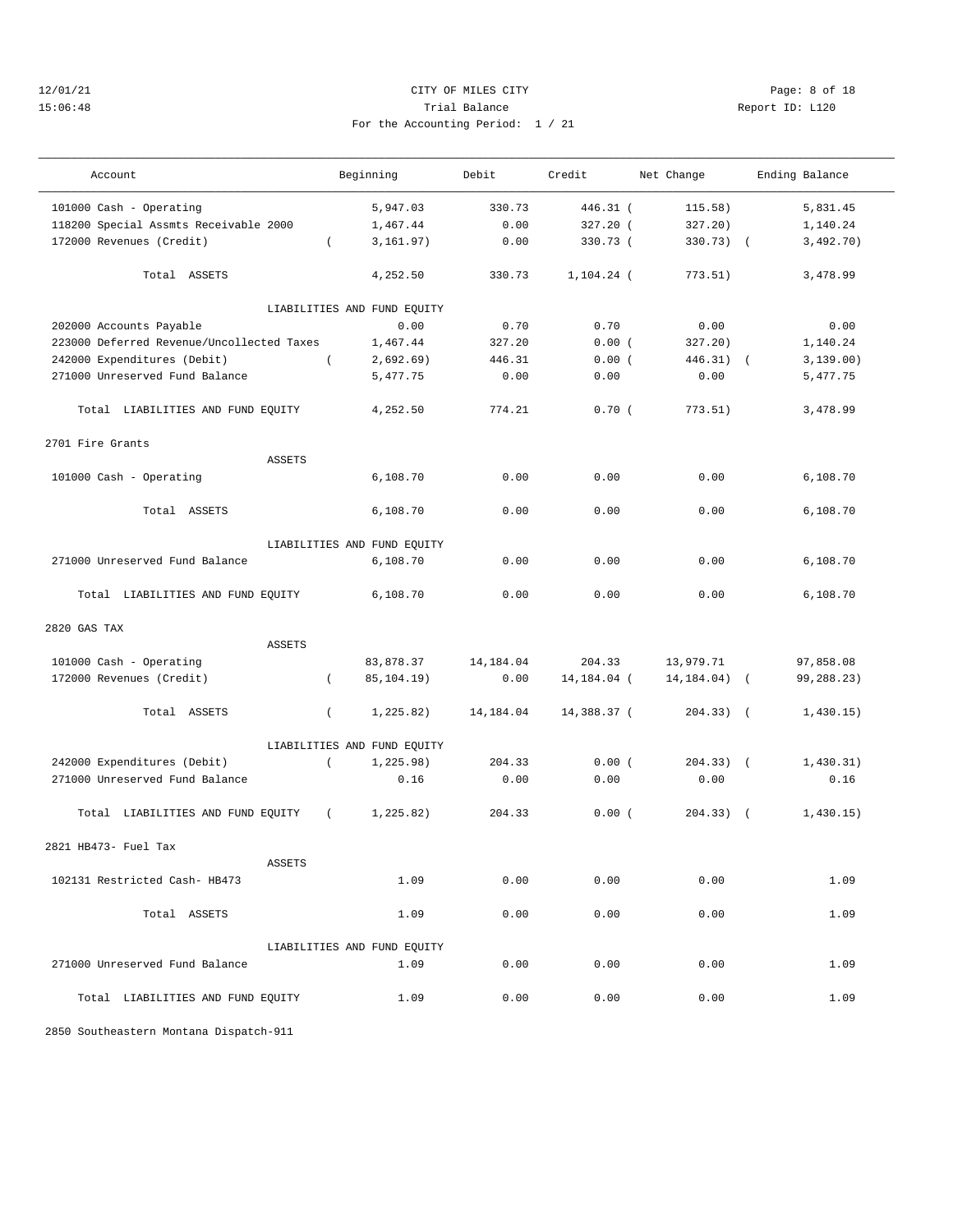# 12/01/21 CITY OF MILES CITY Page: 9 of 18 15:06:48 Trial Balance Report ID: L120 For the Accounting Period: 1 / 21

| Account                                    |          | Beginning                   | Debit    | Credit       | Net Change   |            | Ending Balance |
|--------------------------------------------|----------|-----------------------------|----------|--------------|--------------|------------|----------------|
| <b>ASSETS</b>                              |          |                             |          |              |              |            |                |
| 101000 Cash - Operating                    |          | 79,515.08                   | 14.89    | 1,881.64 (   | 1,866.75)    |            | 77,648.33      |
| 172000 Revenues (Credit)                   | $\left($ | 94,229.36)                  | 0.00     | 14.89 (      | $14.89$ (    |            | 94, 244. 25)   |
|                                            |          |                             |          |              |              |            |                |
| Total ASSETS                               | $\left($ | 14,714.28)                  | 14.89    | $1,896.53$ ( | 1,881.64)    | $\sqrt{2}$ | 16, 595.92)    |
|                                            |          | LIABILITIES AND FUND EQUITY |          |              |              |            |                |
| 202000 Accounts Payable                    |          | 0.00                        | 1,881.64 | 1,881.64     | 0.00         |            | 0.00           |
| 242000 Expenditures (Debit)                | $\left($ | 160, 991.15)                | 1,881.64 | 0.00(        | $1,881.64$ ( |            | 162,872.79)    |
| 271000 Unreserved Fund Balance             |          | 146,276.87                  | 0.00     | 0.00         | 0.00         |            | 146,276.87     |
|                                            |          |                             |          |              |              |            |                |
| Total LIABILITIES AND FUND EQUITY          | $\left($ | 14,714.28)                  | 3,763.28 | 1,881.64 (   | $1,881.64$ ( |            | 16, 595.92)    |
| 2880 LIBRARY GRANTS                        |          |                             |          |              |              |            |                |
| <b>ASSETS</b>                              |          |                             |          |              |              |            |                |
| 101000 Cash - Operating                    |          | 413.00                      | 0.00     | 0.00         | 0.00         |            | 413.00         |
| 101003 Cash - per capita                   |          | 22,528.91                   | 0.00     | 0.00         | 0.00         |            | 22,528.91      |
| 101020 Cash - Partners Program             |          | 29, 162.64                  | 0.00     | $231.00$ (   | 231.00)      |            | 28,931.64      |
| 101021 Cash-One Time Endowments            |          | 1,784.09                    | 0.00     | 0.00         | 0.00         |            | 1,784.09       |
| 101030 Cash - Sagebrush Fed/Base Grant     |          | 22, 144.89                  | 0.00     | 0.00         | 0.00         |            | 22, 144.89     |
| 101032 Cash- Library Board of Trustees Mul |          | 84,050.97                   | 0.00     | 0.00         | 0.00         |            | 84,050.97      |
| 172000 Revenues (Credit)                   | $\left($ | 11, 154.92)                 | 0.00     | 0.00         | 0.00         |            | 11, 154.92)    |
| Total ASSETS                               |          | 148,929.58                  | 0.00     | $231.00$ (   | 231.00)      |            | 148,698.58     |
|                                            |          | LIABILITIES AND FUND EQUITY |          |              |              |            |                |
| 202000 Accounts Payable                    |          | 0.00                        | 231.00   | 231.00       | 0.00         |            | 0.00           |
| 242000 Expenditures (Debit)                | $\left($ | 5,060.95)                   | 231.00   | 0.00(        | 231.00)      |            | 5, 291.95)     |
| 271000 Unreserved Fund Balance             |          | 153,990.53                  | 0.00     | 0.00         | 0.00         |            | 153,990.53     |
| Total LIABILITIES AND FUND EQUITY          |          | 148,929.58                  | 462.00   | $231.00$ (   | 231.00)      |            | 148,698.58     |
| 2935 Historic Preservation                 |          |                             |          |              |              |            |                |
| <b>ASSETS</b>                              |          |                             |          |              |              |            |                |
| 101000 Cash - Operating                    |          | 25, 133.65                  | 0.00     | 241.58 (     | 241.58)      |            | 24,892.07      |
| 172000 Revenues (Credit)                   | $\left($ | 6,000.00)                   | 0.00     | 0.00         | 0.00         | $\left($   | 6,000.00)      |
| Total ASSETS                               |          | 19, 133.65                  | 0.00     | 241.58 (     | 241.58)      |            | 18,892.07      |
|                                            |          | LIABILITIES AND FUND EQUITY |          |              |              |            |                |
| 202000 Accounts Payable                    |          | 0.00                        | 0.03     | 0.03         | 0.00         |            | 0.00           |
| 242000 Expenditures (Debit)                | $\left($ | 1,604.64)                   | 241.58   | 0.00(        | $241.58$ ) ( |            | 1,846.22)      |
| 271000 Unreserved Fund Balance             |          | 20,738.29                   | 0.00     | 0.00         | 0.00         |            | 20,738.29      |
| Total LIABILITIES AND FUND EQUITY          |          | 19,133.65                   | 241.61   | $0.03$ (     | 241.58)      |            | 18,892.07      |

 2985 RETIRED SENIOR VOLUNTEER PROG (RSVP) ASSETS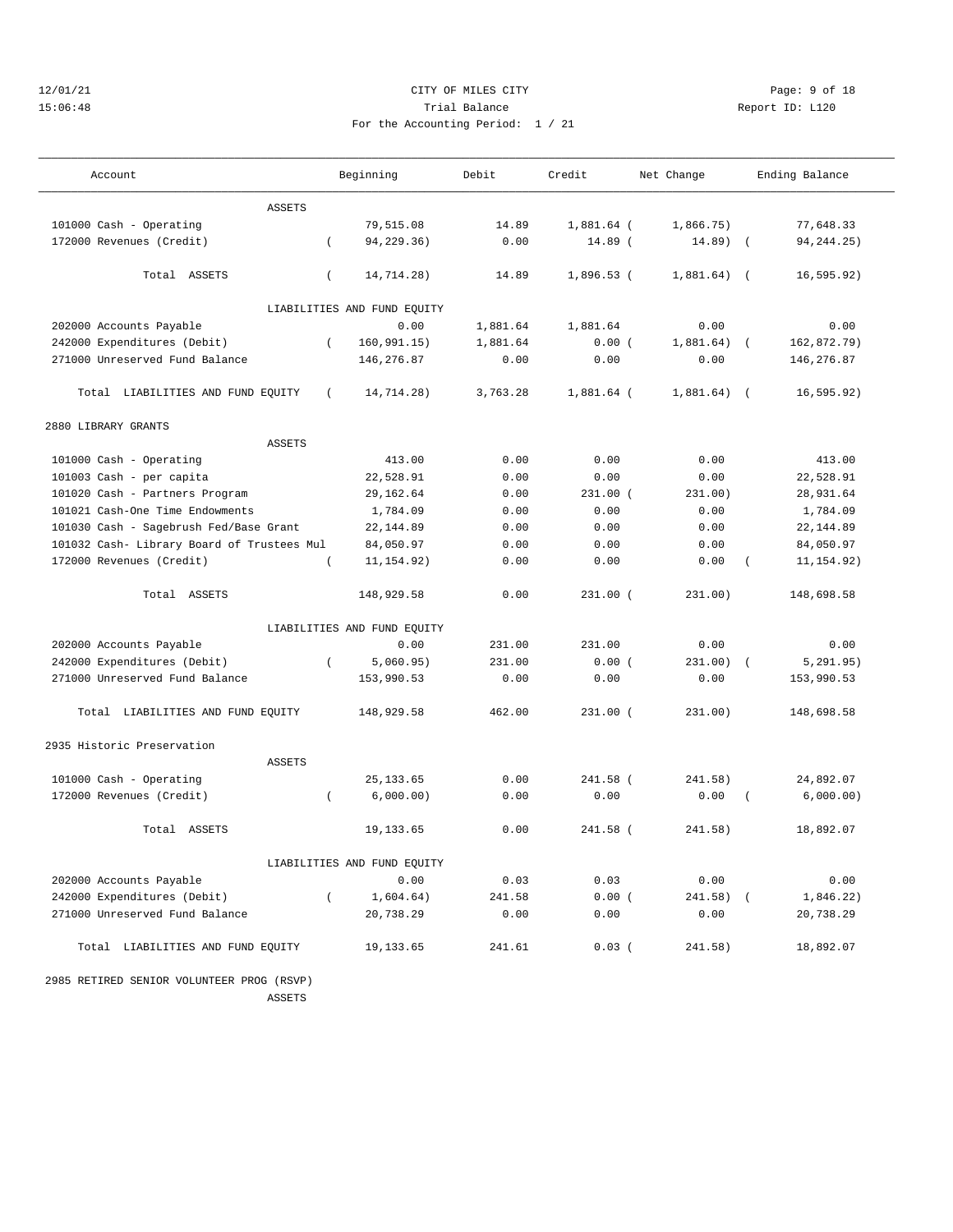## 12/01/21 Page: 10 of 18 15:06:48 Trial Balance Report ID: L120 For the Accounting Period: 1 / 21

| Account                                     |          | Beginning                   | Debit    | Credit       | Net Change   |            | Ending Balance |
|---------------------------------------------|----------|-----------------------------|----------|--------------|--------------|------------|----------------|
| 101000 Cash - Operating                     | $\left($ | 8,377.31)                   | 6,743.95 | 6,508.47     | 235.48       | $\left($   | 8, 141.83)     |
| 101004 RSVP Non-Federal Cash Operating-Cus  |          | 11,569.25                   | 152.72   | $311.26$ (   | 158.54)      |            | 11,410.71      |
| 101008 RSVP- Custer Excess                  |          | 9,398.50                    | 0.00     | 0.00         | 0.00         |            | 9,398.50       |
| 103100 Petty Cash-                          |          | 200.00                      | 0.00     | 0.00         | 0.00         |            | 200.00         |
| 172000 Revenues (Credit)                    | $\left($ | 38,776.39)                  | 0.00     | $6,728.81$ ( | 6,728.81)    | $\sqrt{ }$ | 45,505.20)     |
| Total ASSETS                                | $\left($ | 25,985.95)                  | 6,896.67 | 13,548.54 (  | 6.651.87)    | $\sqrt{2}$ | 32,637.82)     |
|                                             |          | LIABILITIES AND FUND EQUITY |          |              |              |            |                |
| 202000 Accounts Payable                     |          | 0.00                        | 351.12   | 351.12       | 0.00         |            | 0.00           |
| 242000 Expenditures (Debit)                 | $\left($ | 48,460.37)                  | 6,819.73 | $167.86$ (   | $6,651.87$ ( |            | 55, 112. 24)   |
| 271000 Unreserved Fund Balance              |          | 22, 474.42                  | 0.00     | 0.00         | 0.00         |            | 22, 474.42     |
| Total LIABILITIES AND FUND EQUITY           | $\left($ | 25,985.95)                  | 7,170.85 | 518.98 (     | $6,651.87$ ( |            | 32,637.82)     |
| 3301 Judgement Settlement/Southgate         |          |                             |          |              |              |            |                |
| <b>ASSETS</b>                               |          |                             |          |              |              |            |                |
| 101000 Cash - Operating                     |          | 55,659.22                   | 698.07   | 0.00         | 698.07       |            | 56,357.29      |
| 113220 Tax receivables Real-2020            | $\left($ | 56,509.22)                  | 0.00     | 698.07 (     | 698.07)      | $\sqrt{2}$ | 57, 207, 29)   |
| 122000 Accounts Receivable                  |          | 100,000.00                  | 0.00     | 0.00         | 0.00         |            | 100,000.00     |
| 172000 Revenues (Credit)                    | $\left($ | 156,509.22)                 | 0.00     | 698.07 (     | 698.07)      | $\sqrt{ }$ | 157,207.29)    |
| Total ASSETS                                | $\left($ | 57, 359. 22)                | 698.07   | $1,396.14$ ( | 698.07) (    |            | 58,057.29)     |
|                                             |          | LIABILITIES AND FUND EQUITY |          |              |              |            |                |
| 202000 Accounts Payable                     |          | 201,699.52                  | 0.00     | 0.00         | 0.00         |            | 201,699.52     |
| 223100 Deferred Revenue - Real Prop Taxes ( |          | 56,509.22)                  | 698.07   | 0.00(        | 698.07)      | $\left($   | $57, 207.29$ ) |
| 242000 Expenditures (Debit)                 |          | 100, 850.00)                | 0.00     | 0.00         | 0.00         |            | 100, 850.00)   |
| 271000 Unreserved Fund Balance              | $\left($ | 101,699.52)                 | 0.00     | 0.00         | 0.00         |            | 101,699.52)    |
| Total LIABILITIES AND FUND EQUITY           | $\left($ | 57, 359.22)                 | 698.07   | 0.00(        | 698.07)      | $\sqrt{2}$ | 58,057.29)     |
| 3400 SID REVOLVING FUND                     |          |                             |          |              |              |            |                |
| <b>ASSETS</b>                               |          |                             |          |              |              |            |                |
| 101000 Cash - Operating                     |          | 2,985.00                    | 0.00     | 0.00         | 0.00         |            | 2,985.00       |
| Total ASSETS                                |          | 2,985.00                    | 0.00     | 0.00         | 0.00         |            | 2,985.00       |
|                                             |          | LIABILITIES AND FUND EQUITY |          |              |              |            |                |
| 271000 Unreserved Fund Balance              |          | 2,985.00                    | 0.00     | 0.00         | 0.00         |            | 2,985.00       |
| Total LIABILITIES AND FUND EQUITY           |          | 2,985.00                    | 0.00     | 0.00         | 0.00         |            | 2,985.00       |
|                                             |          |                             |          |              |              |            |                |
| 3670 SID 211<br>ASSETS                      |          |                             |          |              |              |            |                |
| 101000 Cash - Operating                     |          | 9,611.78                    | 0.00     | 0.00         | 0.00         |            | 9,611.78       |
| 118200 Special Assmts Receivable 2000       |          | 1,804.05                    | 0.00     | 0.00         | 0.00         |            | 1,804.05       |
| 119000 Special Assmt Recbl - Deferred       |          | 31,921.37                   | 0.00     | 0.00         | 0.00         |            | 31,921.37      |
|                                             |          |                             |          |              |              |            |                |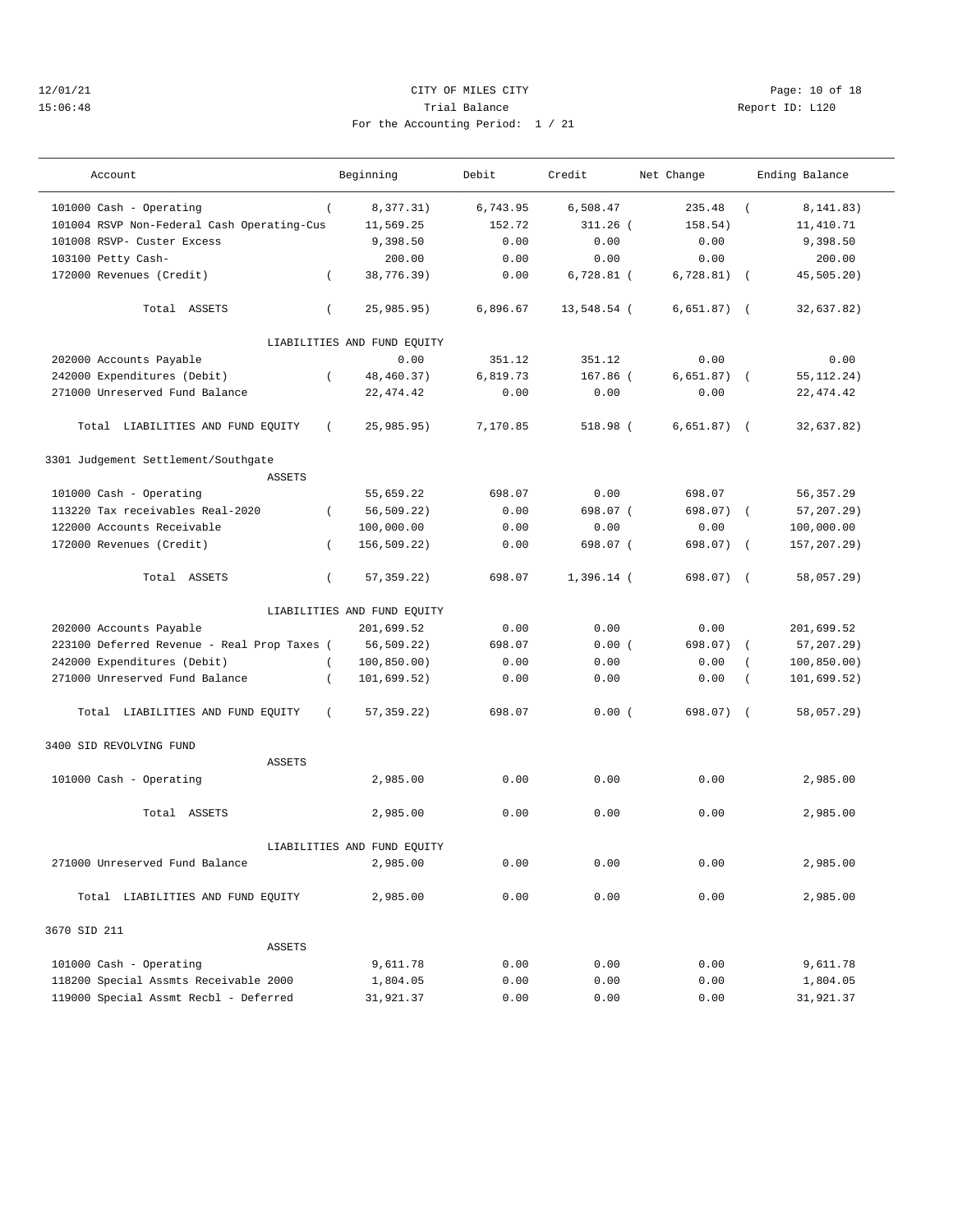## 12/01/21 Page: 11 of 18 15:06:48 Trial Balance Report ID: L120 For the Accounting Period: 1 / 21

| Account                                                  |          | Beginning                   | Debit     | Credit       | Net Change    |          | Ending Balance |
|----------------------------------------------------------|----------|-----------------------------|-----------|--------------|---------------|----------|----------------|
| 172000 Revenues (Credit)                                 | $\left($ | 1,980.47)                   | 0.00      | 0.00         | 0.00          | $\left($ | 1,980.47)      |
| Total ASSETS                                             |          | 41,356.73                   | 0.00      | 0.00         | 0.00          |          | 41,356.73      |
|                                                          |          | LIABILITIES AND FUND EQUITY |           |              |               |          |                |
| 223000 Deferred Revenue/Uncollected Taxes                |          | 33,725.42                   | 0.00      | 0.00         | 0.00          |          | 33,725.42      |
| 242000 Expenditures (Debit)                              | $\left($ | 2, 135.39)                  | 0.00      | 0.00         | 0.00          | $\left($ | 2, 135.39)     |
| 271000 Unreserved Fund Balance                           |          | 9,766.70                    | 0.00      | 0.00         | 0.00          |          | 9,766.70       |
| Total LIABILITIES AND FUND EQUITY                        |          | 41,356.73                   | 0.00      | 0.00         | 0.00          |          | 41,356.73      |
| 4000 General Fund Capitol Improvement Fund               |          |                             |           |              |               |          |                |
| <b>ASSETS</b>                                            |          |                             |           |              |               |          |                |
| 101000 Cash - Operating                                  |          | 39,033.33                   | 7.31      | 0.00         | 7.31          |          | 39,040.64      |
| 172000 Revenues (Credit)                                 | $\left($ | 31.92)                      | 0.00      | 7.31(        | $7.31)$ (     |          | 39.23)         |
| Total ASSETS                                             |          | 39,001.41                   | 7.31      | 7.31         | 0.00          |          | 39,001.41      |
|                                                          |          | LIABILITIES AND FUND EQUITY |           |              |               |          |                |
| 271000 Unreserved Fund Balance                           |          | 39,001.41                   | 0.00      | 0.00         | 0.00          |          | 39,001.41      |
| Total LIABILITIES AND FUND EQUITY                        |          | 39,001.41                   | 0.00      | 0.00         | 0.00          |          | 39,001.41      |
| 4050 Ambulance Capital Improvement Fund<br><b>ASSETS</b> |          |                             |           |              |               |          |                |
| 101000 Cash - Operating                                  |          | 14,129.06                   | 0.00      | 0.00         | 0.00          |          | 14,129.06      |
| Total ASSETS                                             |          | 14,129.06                   | 0.00      | 0.00         | 0.00          |          | 14,129.06      |
|                                                          |          | LIABILITIES AND FUND EQUITY |           |              |               |          |                |
| 271000 Unreserved Fund Balance                           |          | 14,129.06                   | 0.00      | 0.00         | 0.00          |          | 14,129.06      |
| Total LIABILITIES AND FUND EQUITY                        |          | 14,129.06                   | 0.00      | 0.00         | 0.00          |          | 14,129.06      |
| 4060 CAPITAL IMPROV-PUBLIC WORKS                         |          |                             |           |              |               |          |                |
| <b>ASSETS</b>                                            |          |                             |           |              |               |          |                |
| 101000 Cash - Operating                                  |          | 154,106.54                  | 128.86    | $9,073.00$ ( | 8,944.14)     |          | 145,162.40     |
| 172000 Revenues (Credit)                                 | $\left($ | 1,625.89)                   | 0.00      | 128.86 (     | $128.86$ ) (  |          | 1,754.75)      |
| Total ASSETS                                             |          | 152,480.65                  | 128.86    | $9,201.86$ ( | 9,073.00)     |          | 143,407.65     |
|                                                          |          | LIABILITIES AND FUND EQUITY |           |              |               |          |                |
| 202000 Accounts Payable                                  |          | 0.00                        | 9,073.00  | 9,073.00     | 0.00          |          | 0.00           |
| 242000 Expenditures (Debit)                              | $\left($ | 57,847.00)                  | 9,073.00  | 0.00(        | $9,073.00)$ ( |          | 66,920.00)     |
| 271000 Unreserved Fund Balance                           |          | 210, 327.65                 | 0.00      | 0.00         | 0.00          |          | 210, 327.65    |
| Total LIABILITIES AND FUND EQUITY                        |          | 152,480.65                  | 18,146.00 | $9,073.00$ ( | 9,073.00)     |          | 143,407.65     |

5210 WATER UTILITY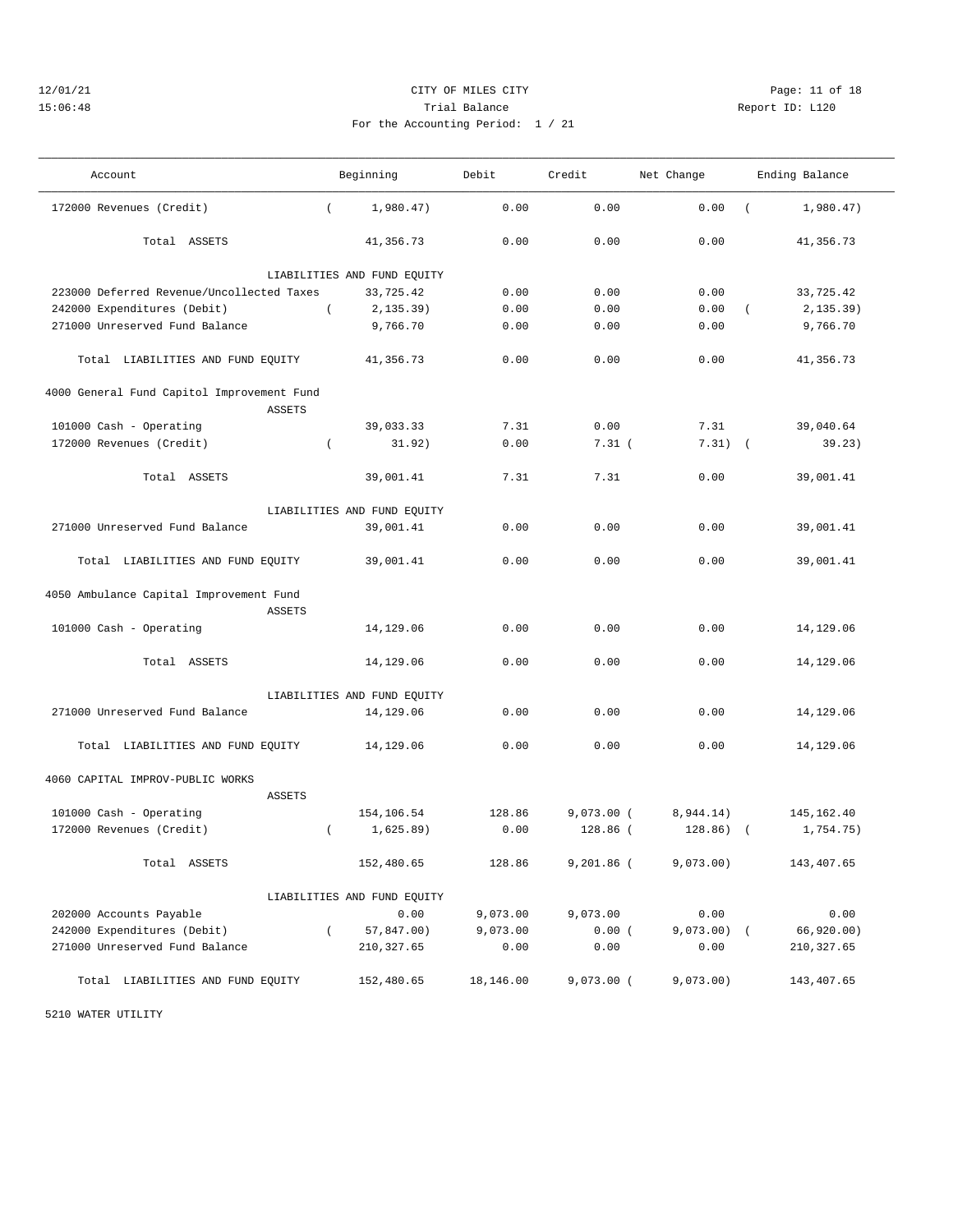## 12/01/21 **CITY OF MILES CITY CITY CITY PAGE:** 12 of 18 15:06:48 Trial Balance Report ID: L120 For the Accounting Period: 1 / 21

| Account                                                   | Beginning                   | Debit      | Credit                 | Net Change   | Ending Balance              |
|-----------------------------------------------------------|-----------------------------|------------|------------------------|--------------|-----------------------------|
| <b>ASSETS</b>                                             |                             |            |                        |              |                             |
| 101000 Cash - Operating                                   | 1,513,185.39                | 160,969.97 | 121,323.65             | 39,646.32    | 1,552,831.71                |
| 101010 Deposit Cash                                       | 100,100.00                  | 3,750.00   | 1,950.00               | 1,800.00     | 101,900.00                  |
| 102113 Cash - NE Water Line Proj                          | 528,771.92                  | 0.00       | 0.00                   | 0.00         | 528,771.92                  |
| 102240 Cash - Replacement & Depreciation                  | 1,489,589.35                | 0.00       | 0.00                   | 0.00         | 1,489,589.35                |
| 102250 Cash - System Devlopment Fees                      | 317,409.92                  | 0.00       | 0.00                   | 0.00         | 317,409.92                  |
| 102270 Cash - Curb Stop Replacement Fee                   | 405,944.16                  | 3,688.37   | 693.24                 | 2,995.13     | 408,939.29                  |
| 102312 RevBnd/CurYearDebt-DNRC/CarbonTank (               | 310.00)                     | 11,582.50  | 0.00                   | 11,582.50    | 11,272.50                   |
| 102313 RevBnd/CurYearDebt-DNRC/NE WtrLine                 | 189.98                      | 11,770.83  | 0.00                   | 11,770.83    | 11,960.81                   |
| 102315 RevBnd/CurYearDebt-ARRA/NE Water Li(               | 516.90)                     | 1,515.10   | 0.00                   | 1,515.10     | 998.20                      |
| 102322 RevBnd/Reserve-DNRC/CarbonTank                     | 153,009.00                  | 0.00       | 0.00                   | 0.00         | 153,009.00                  |
| 102323 RevBnd/Reserve-DNRC/NE WtrLine                     | 128,653.00                  | 0.00       | 0.00                   | 0.00         | 128,653.00                  |
| 102325 RevBnd/Reserve-ARRA B-NE Waterline                 | 18,245.00                   | 0.00       | 0.00                   | 0.00         | 18,245.00                   |
| 103000 Petty Cash                                         | 330.00                      | 0.00       | 0.00                   | 0.00         | 330.00                      |
|                                                           |                             |            |                        |              |                             |
| 122000 Accounts Receivable                                | 167, 493.34                 | 164,767.85 | 175,476.88 (<br>305.80 | 10,709.03)   | 156,784.31                  |
| 122020 Accounts Receivable-\$2.00 State Ass               | 0.00                        | 7,182.00   |                        | 6,876.20     | 6,876.20                    |
| 132000 Due From Government (Short Term)                   | 288, 262.68                 | 0.00       | 0.00                   | 0.00         | 288, 262.68                 |
| 162000 Deferred outflows-GASB68                           | 93,363.00                   | 0.00       | 0.00                   | 0.00         | 93,363.00                   |
| 172000 Revenues (Credit)<br>$\left($                      | 1,893,893.71)               | 12,485.64  | 165,945.08 (           | 153, 459.44) | 2,047,353.15)<br>$\sqrt{2}$ |
| 181000 Land                                               | 41,844.00                   | 0.00       | 0.00                   | 0.00         | 41,844.00                   |
| 182000 Buildings                                          | 22,997.00                   | 0.00       | 0.00                   | 0.00         | 22,997.00                   |
| 182100 Allowance for Depr - Buildings (Cre(               | 22,997.00)                  | 0.00       | 0.00                   | 0.00         | 22,997.00)<br>(             |
| 186000 Machinery and Equipment                            | 667, 141.12                 | 0.00       | 0.00                   | 0.00         | 667,141.12                  |
| 186100 Allowance for Depr - Machinery & Eq(               | 341,105.00)                 | 0.00       | 0.00                   | 0.00         | 341,105.00)<br>$\left($     |
| 188000 Const. Work in Progress-NE Wtr Line                | 1,385,686.55                | 0.00       | 0.00                   | 0.00         | 1,385,686.55                |
| 189100 Source of Supply                                   | 3,542,842.49                | 0.00       | 0.00                   | 0.00         | 3,542,842.49                |
| 189110 Allowance for Depreciation - Source(               | 845,708.00)                 | 0.00       | 0.00                   | 0.00         | 845,708.00)<br>$\left($     |
| 189300 Treatment Plant                                    | 3,752,487.07                | 0.00       | 0.00                   | 0.00         | 3,752,487.07                |
| 189310 Allowance for Depr - Treatment Plan(               | 2, 126, 355.00              | 0.00       | 0.00                   | 0.00         | 2, 126, 355.00<br>$\left($  |
| 189400 Transmission & Distribution                        | 14, 260, 517.57             | 0.00       | 0.00                   | 0.00         | 14, 260, 517.57             |
| 189410 Allowance for Depr - Trans & Distri( 4,743,707.00) |                             | 0.00       | 0.00                   | 0.00         | 4,743,707.00)               |
| Total ASSETS                                              | 18,903,469.93               | 377,712.26 | 465,694.65 (           | 87,982.39)   | 18,815,487.54               |
|                                                           | LIABILITIES AND FUND EQUITY |            |                        |              |                             |
| 202000 Accounts Payable                                   | 80,760.84                   | 25, 175.93 | 25, 175.93             | 0.00         | 80,760.84                   |
| 214000 Deposits Payable                                   | 100,100.00                  | 1,950.00   | 3,750.00               | 1,800.00     | 101,900.00                  |
| 214010 Refunds Payable<br>$\left($                        | 379.52)                     | 115.29     | 115.29                 | 0.00         | 379.52)                     |
| 223899 Deferred inflows-GASB 68                           | 86,560.00                   | 0.00       | 0.00                   | 0.00         | 86,560.00                   |
| 231000 BONDS PAYABLE                                      | 3,970,000.00                | 0.00       | 0.00                   | 0.00         | 3,970,000.00                |
| 237000 Net Pension liability-GASB 68                      | 553,559.00                  | 0.00       | 0.00                   | 0.00         | 553,559.00                  |
| 238000 Other Post Employment Benefits                     | 144,330.00                  | 0.00       | 0.00                   | 0.00         | 144,330.00                  |
| 239000 Compensated Absences Payable                       | 101,042.00                  | 0.00       | 0.00                   | 0.00         | 101,042.00                  |
| 242000 Expenditures (Debit)                               | 2, 278, 491. 78)            | 89,782.39  | 0.00(                  | 89,782.39)   | 2,368,274.17)               |
| 250300 Reserve Revenue Bond - Current Debt                | 323, 303.85                 | 0.00       | 0.00                   | 0.00         | 323,303.85                  |
| 250500 Reserve - System Dev Fees                          | 171,098.25                  | 0.00       | 0.00                   | 0.00         | 171,098.25                  |
| 250600 Reserve for Replacement & Depreciat                | 1,351,889.30                | 0.00       | 0.00                   | 0.00         | 1,351,889.30                |
| 271000 Unreserved Fund Balance                            | 518,467.93)                 | 0.00       | 0.00                   | 0.00         | 518,467.93)                 |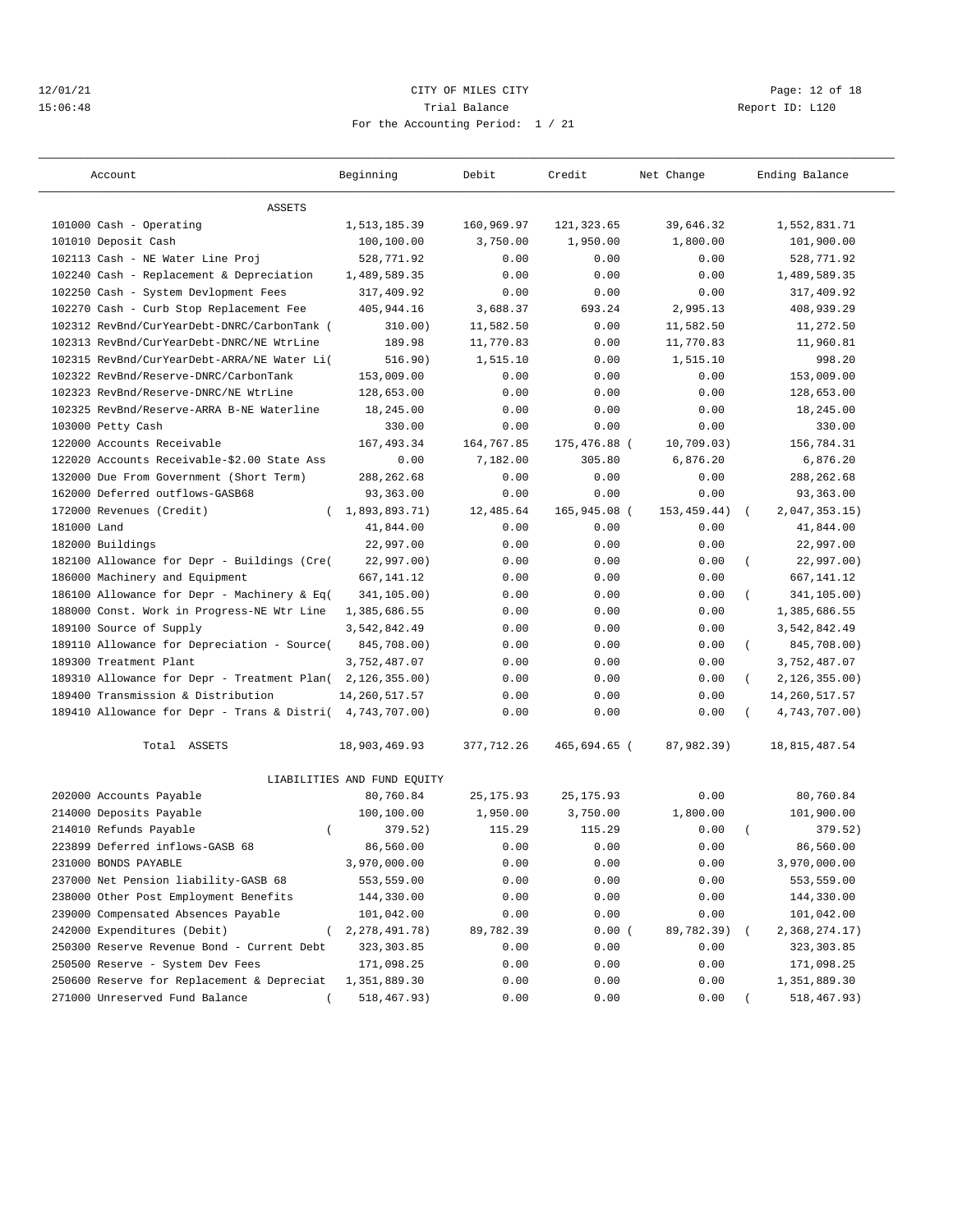## 12/01/21 Page: 13 of 18 15:06:48 Trial Balance Report ID: L120 For the Accounting Period: 1 / 21

|  | A: 1 / 21 |
|--|-----------|

——————————————————————————————————————————————————————————————————————————————————————————————————————————————————————————————————— Account and Deginning Debit Credit Net Change Ending Balance ——————————————————————————————————————————————————————————————————————————————————————————————————————————————————————————————————— 272000 Unreserved Retained Earnings 14,818,165.92 0.00 0.00 0.00 14,818,165.92 Total LIABILITIES AND FUND EQUITY 18,903,469.93 117,023.61 29,041.22 ( 87,982.39) 18,815,487.54

5310 SEWER UTILITY

| <b>ASSETS</b>                                             |                             |            |              |             |            |                 |
|-----------------------------------------------------------|-----------------------------|------------|--------------|-------------|------------|-----------------|
| 101000 Cash - Operating                                   | 3,089,778.20                | 173,208.48 | 97,863.82    | 75, 344.66  |            | 3,165,122.86    |
| 102240 Cash - Replacement & Depreciation                  | 195,098.39                  | 0.00       | 0.00         | 0.00        |            | 195,098.39      |
| 102250 Cash - System Devlopment Fees                      | 150,360.91                  | 0.00       | 0.00         | 0.00        |            | 150,360.91      |
| 102279 WWtr Treatment Plant-Phase II Const                | 661,857.76                  | 0.00       | 0.00         | 0.00        |            | 661,857.76      |
| 102316 RevBnd/CurYearDebt-Phase 1 Haynes L                | 237.52                      | 8,400.42   | 0.00         | 8,400.42    |            | 8,637.94        |
| 102317 RevBnd/CurYearDebt-WWTP Phase II<br>$\left($       | 98,930.48)                  | 16,552.24  | 0.00         | 16,552.24   | $\left($   | 82, 378. 24)    |
| 102390 REV BOND/RESERVE-Sewer Phase 1                     | 101,735.00                  | 0.00       | 0.00         | 0.00        |            | 101,735.00      |
| 102396 REV BOND/RESERVE-SEWER PHASE II                    | 201,275.00                  | 0.00       | 0.00         | 0.00        |            | 201,275.00      |
| 122000 Accounts Receivable                                | 194,165.25                  | 169,728.80 | 171,437.40 ( | 1,708.60)   |            | 192,456.65      |
| 162000 Deferred outflows-GASB68                           | 75,324.00                   | 0.00       | 0.00         | 0.00        |            | 75,324.00       |
| 172000 Revenues (Credit)                                  | (1, 054, 031.05)            | 84.48      | 171,493.82 ( | 171,409.34) | $\sqrt{2}$ | 1, 225, 440.39) |
| 181000 Land                                               | 2.00                        | 0.00       | 0.00         | 0.00        |            | 2.00            |
| 186000 Machinery and Equipment                            | 957,066.47                  | 0.00       | 0.00         | 0.00        |            | 957,066.47      |
| 186100 Allowance for Depr - Machinery & Eq(               | 553,287.00)                 | 0.00       | 0.00         | 0.00        | $\left($   | 553,287.00)     |
| 188000 Const. Work in Progress-NE Wtr Line                | 279, 421.33                 | 0.00       | 0.00         | 0.00        |            | 279, 421.33     |
| 189300 Treatment Plant                                    | 11,906,457.06               | 0.00       | 0.00         | 0.00        |            | 11,906,457.06   |
| 189310 Allowance for Depr - Treatment Plan( 1,872,248.00) |                             | 0.00       | 0.00         | 0.00        | $\left($   | 1,872,248.00)   |
| 189400 Transmission & Distribution                        | 4,029,119.36                | 0.00       | 0.00         | 0.00        |            | 4,029,119.36    |
| 189410 Allowance for Depr - Trans & Distri( 1,793,847.00) |                             | 0.00       | 0.00         | 0.00        | $\left($   | 1,793,847.00)   |
| Total ASSETS                                              | 16, 469, 554. 72            | 367,974.42 | 440,795.04 ( | 72,820.62)  |            | 16,396,734.10   |
|                                                           | LIABILITIES AND FUND EQUITY |            |              |             |            |                 |
| 202000 Accounts Payable                                   | 30,872.00                   | 20,565.93  | 20,565.93    | 0.00        |            | 30,872.00       |
| 214010 Refunds Payable<br>$\left($                        | 46.84)                      | 0.00       | 0.00         | 0.00        | $\left($   | 46.84)          |
| 223899 Deferred inflows-GASB 68                           | 69,835.00                   | 0.00       | 0.00         | 0.00        |            | 69,835.00       |
| 231300 Bonds Pay 1979 Issue                               | 1,011,000.00                | 0.00       | 0.00         | 0.00        |            | 1,011,000.00    |
| 231301 WWTP #2 Bonds Pay                                  | 5,189,755.00                | 0.00       | 0.00         | 0.00        |            | 5,189,755.00    |
| 237000 Net Pension liability-GASB 68                      | 446,600.00                  | 0.00       | 0.00         | 0.00        |            | 446,600.00      |
| 238000 Other Post Employment Benefits                     | 108,247.00                  | 0.00       | 0.00         | 0.00        |            | 108,247.00      |
| 239000 Compensated Absences Payable                       | 77,550.00                   | 0.00       | 0.00         | 0.00        |            | 77,550.00       |
| 242000 Expenditures (Debit)                               | (1,075,877.56)              | 72,820.62  | 0.00(        | 72,820.62)  | $\left($   | 1, 148, 698.18) |
| 250500 Reserve - System Dev Fees                          | 82,925.91                   | 0.00       | 0.00         | 0.00        |            | 82,925.91       |
| 250600 Reserve for Replacement & Depreciat                | 1,666,491.83                | 0.00       | 0.00         | 0.00        |            | 1,666,491.83    |

 272000 Unreserved Retained Earnings 9,257,047.31 0.00 0.00 0.00 9,257,047.31 Total LIABILITIES AND FUND EQUITY 16,469,554.72 93,386.55 20,565.93 ( 72,820.62) 16,396,734.10 5510 AMBULANCE FUND ASSETS 101000 Cash - Operating 14,652.99 53,780.17 70,662.55 ( 16,882.38) ( 2,229.39)

271000 Unreserved Fund Balance ( 394,844.93) 0.00 0.00 0.00 ( 394,844.93)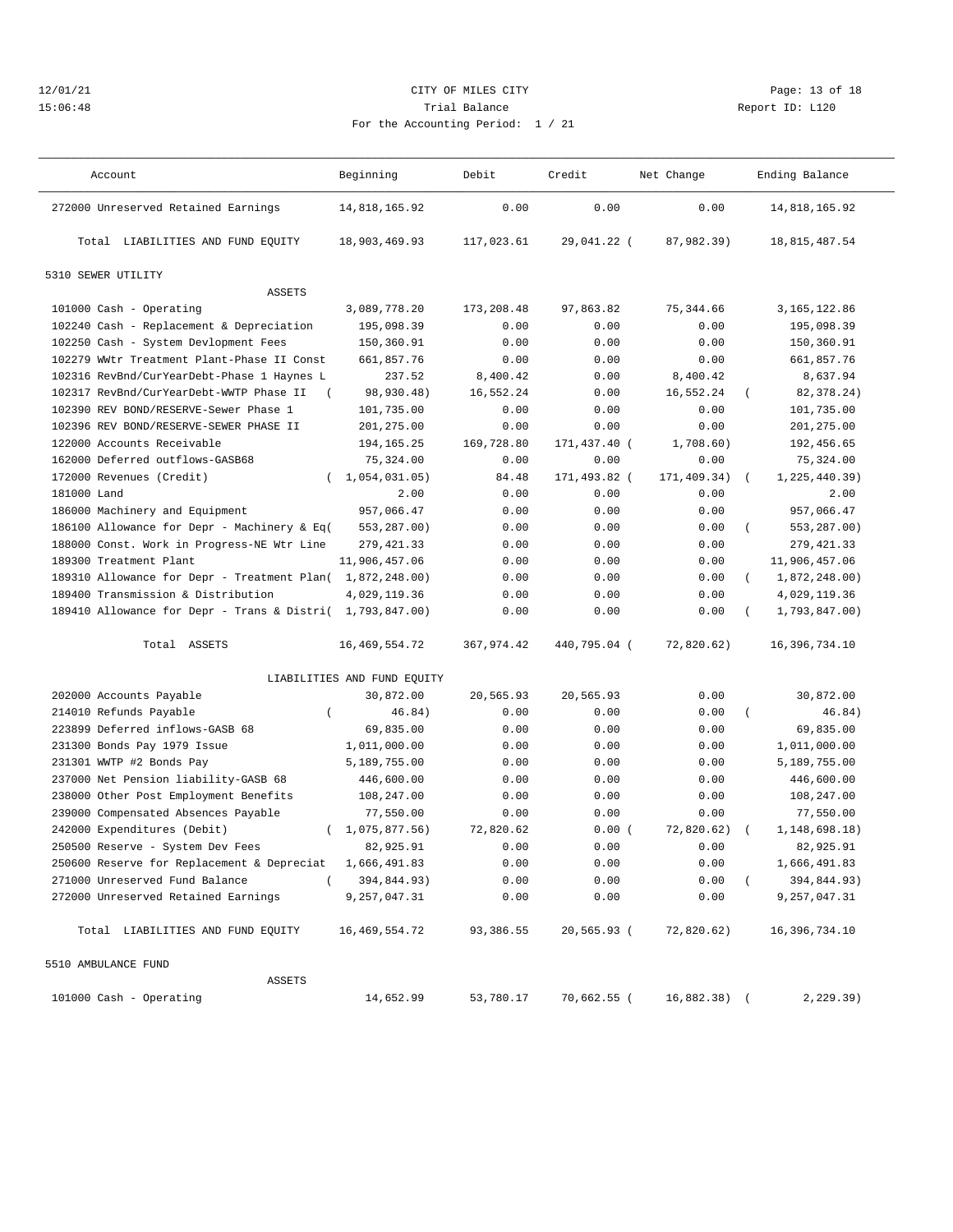## 12/01/21 Page: 14 of 18 15:06:48 Trial Balance Report ID: L120 For the Accounting Period: 1 / 21

| Account                                            | Beginning                   | Debit       | Credit       | Net Change  |                  | Ending Balance |
|----------------------------------------------------|-----------------------------|-------------|--------------|-------------|------------------|----------------|
| 113216 Tax Receivables real-2016<br>$\left($       | 2.10)                       | 0.00        | 0.00         | 0.00        | $\left($         | 2.10)          |
| 113217 Tax receivables real-2017<br>$\overline{ }$ | 2.49)                       | 0.00        | 0.00         | 0.00        |                  | 2.49)          |
| 113218 Tax Receivables real-2018                   | 36.14                       | 0.00        | $0.88$ (     | 0.88)       |                  | 35.26          |
| 113219 Tax receivables Real-2019                   | 38.03                       | 0.00        | 2.03(        | 2.03)       |                  | 36.00          |
| 113220 Tax receivables Real-2020<br>$\left($       | 5, 275.76)                  | 0.00        | 65.17(       | 65.17)      | $\left($         | 5,340.93)      |
| 115219 Tax Receivable Personal-2019                | 3.01                        | 0.00        | 0.00         | 0.00        |                  | 3.01           |
| 115220 Tax Receivable Personal-2020                | 4.87                        | 0.00        | $0.14$ (     | 0.14)       |                  | 4.73           |
| 122000 Accounts Receivable                         | 325,695.07                  | 96, 278.46  | 102,462.09 ( | 6, 183.63)  |                  | 319,511.44     |
| 122100 Acct Receivable<br>$\left($                 | 190,339.86)                 | 0.00        | 0.00         | 0.00        | $\left($         | 190,339.86)    |
| 132000 Due From Government (Short Term)            | 132,406.39                  | 0.00        | 0.00         | 0.00        |                  | 132,406.39     |
| 162000 Deferred outflows-GASB68                    | 69,825.00                   | 0.00        | 0.00         | 0.00        |                  | 69,825.00      |
| 172000 Revenues (Credit)<br>$\left($               | 815, 545.91)                | 93.86       | 96,505.85 (  | 96, 411.99) |                  | 911,957.90)    |
| 182100 Allowance for Depr - Buildings (Cre(        | 188.00)                     | 0.00        | 0.00         | 0.00        |                  | 188.00)        |
| 186000 Machinery and Equipment                     | 829,615.41                  | 0.00        | 0.00         | 0.00        |                  | 829,615.41     |
| 186100 Allowance for Depr - Machinery & Eq(        | 369,543.00)                 | 0.00        | 0.00         | 0.00        |                  | 369,543.00)    |
| Total ASSETS<br>$\left($                           | 8,620.21)                   | 150, 152.49 | 269,698.71 ( | 119,546.22) |                  | 128, 166. 43)  |
|                                                    | LIABILITIES AND FUND EQUITY |             |              |             |                  |                |
| 202000 Accounts Payable                            | 0.00                        | 16,382.28   | 16,382.28    | 0.00        |                  | 0.00           |
| 223100 Deferred Revenue - Real Prop Taxes (        | 5,395.62)                   | 68.08       | 0.00(        | 68.08)      | $\sqrt{ }$       | 5,463.70)      |
| 223200 Deferred Revenue - Pers Prop Taxes (        | 22.76)                      | 0.14        | 0.00(        | 0.14)       | $\overline{ }$   | 22.90)         |
| 223899 Deferred inflows-GASB 68                    | 2,532.00                    | 0.00        | 0.00         | 0.00        |                  | 2.532.00       |
| 235000 CONTRACTS/NOTES/LOANS PAYABLE<br>$\left($   | 0.01)                       | 0.00        | 0.00         | 0.00        | $\left($         | 0.01)          |
| 237000 Net Pension liability-GASB 68               | 165,435.00                  | 0.00        | 0.00         | 0.00        |                  | 165,435.00     |
| 238000 Other Post Employment Benefits              | 72,165.00                   | 0.00        | 0.00         | 0.00        |                  | 72,165.00      |
| 239000 Compensated Absences Payable                | 50,499.00                   | 0.00        | 0.00         | 0.00        |                  | 50,499.00      |
| 242000 Expenditures (Debit)<br>$\overline{(\ }$    | 760,724.91)                 | 119,478.00  | 0.00(        | 119,478.00) |                  | 880,202.91)    |
| 271000 Unreserved Fund Balance<br>$\left($         | 139,528.00)                 | 0.00        | 0.00         | 0.00        |                  | 139,528.00)    |
| 272000 Unreserved Retained Earnings                | 606,420.09                  | 0.00        | 0.00         | 0.00        |                  | 606,420.09     |
| Total LIABILITIES AND FUND EQUITY<br>$\left($      | 8,620.21)                   | 135,928.50  | 16,382.28 (  | 119,546.22) |                  | 128,166.43)    |
| 5610 AIRPORT OPERATING<br><b>ASSETS</b>            |                             |             |              |             |                  |                |
| 101000 Cash - Operating                            | 362,972.38                  | 28,511.69   | 49,915.40 (  | 21,403.71)  |                  | 341,568.67     |
| 102117 Airport Improvement                         | 94,064.80                   | 0.00        | 0.00         | 0.00        |                  | 94,064.80      |
| 102230 Cash - Surplus/Credit Card Acct             | 100.00                      | 4,362.64    | $4.364.04$ ( | 1.40)       |                  | 98.60          |
| 103000 Petty Cash                                  | 100.00                      | 0.00        | 0.00         | 0.00        |                  | 100.00         |
| 113216 Tax Receivables real-2016                   | 3.16)                       | 0.00        | 0.00         | 0.00        | $\overline{(\ }$ | 3.16)          |
| 113217 Tax receivables real-2017                   |                             |             |              |             |                  |                |
| 113218 Tax Receivables real-2018                   | 3.74)                       | 0.00        | 0.00         | 0.00        |                  | 3.74)          |
|                                                    | 54.21                       | 0.00        | $1.32$ (     | 1.32)       |                  | 52.89          |
| 113219 Tax receivables Real-2019                   | 57.04                       | 0.00        | $3.04$ (     | 3.04)       |                  | 54.00          |
| 113220 Tax receivables Real-2020<br>$\left($       | 7,914.88)                   | 0.00        | 97.77 (      | 97.77) (    |                  | 8,012.65)      |
| 115219 Tax Receivable Personal-2019                | 4.52                        | 0.00        | 0.00         | 0.00        |                  | 4.52           |
| 115220 Tax Receivable Personal-2020                | 7.30                        | 0.00        | 0.20(        | 0.20)       |                  | 7.10           |
| 132000 Due From Government (Short Term)            | 87,116.99                   | 0.00        | 0.00         | 0.00        |                  | 87,116.99      |
| 141000 Prepaid Expense                             | 4,875.00                    | 0.00        | 0.00         | 0.00        |                  | 4,875.00       |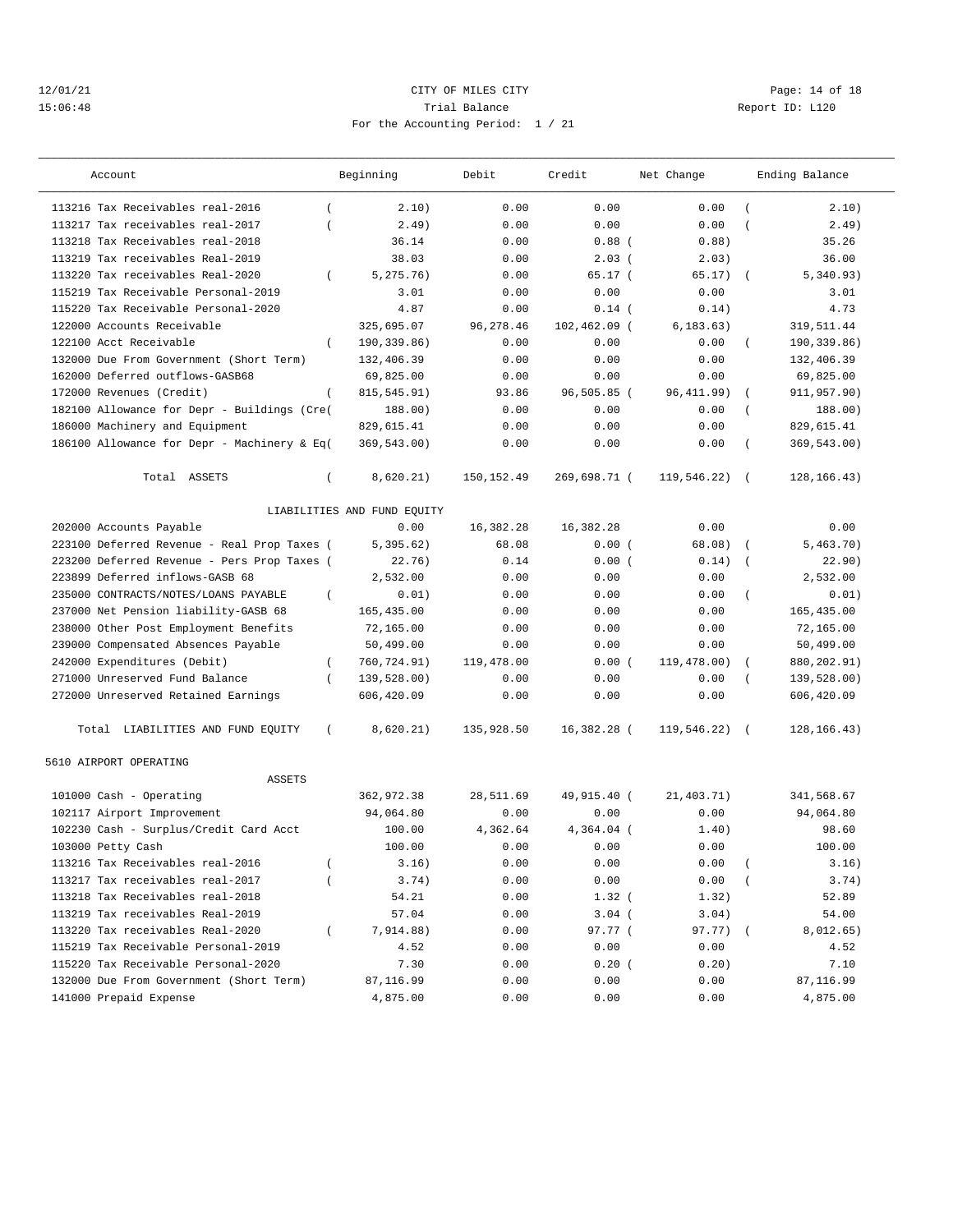## 12/01/21 Page: 15 of 18 15:06:48 Trial Balance Report ID: L120 For the Accounting Period: 1 / 21

| Account                                     | Beginning                   | Debit     | Credit        | Net Change     |            | Ending Balance   |
|---------------------------------------------|-----------------------------|-----------|---------------|----------------|------------|------------------|
| 162000 Deferred outflows-GASB68             | 20,835.00                   | 0.00      | 0.00          | 0.00           |            | 20,835.00        |
| 172000 Revenues (Credit)<br>$\left($        | 732,630.68)                 | 225.00    | 28,609.29 (   | 28,384.29)     |            | 761,014.97)      |
| 181000 Land                                 | 19,983.00                   | 0.00      | 0.00          | 0.00           |            | 19,983.00        |
| 182000 Buildings                            | 728,875.00                  | 0.00      | 0.00          | 0.00           |            | 728,875.00       |
| 182100 Allowance for Depr - Buildings (Cre( | 400,200.00)                 | 0.00      | 0.00          | 0.00           | $\left($   | 400,200.00)      |
| 184000 Improvements Other Than Buildings    | 13,017,833.11               | 0.00      | 0.00          | 0.00           |            | 13,017,833.11    |
| 184100 Allowance for Depr - Imp Other Than( | 3,697,303.00)               | 0.00      | 0.00          | 0.00           | $\left($   | 3,697,303.00)    |
| 186000 Machinery and Equipment              | 1,001,946.58                | 0.00      | 0.00          | 0.00           |            | 1,001,946.58     |
| 186100 Allowance for Depr - Machinery & Eq( | 555,471.00)                 | 0.00      | 0.00          | 0.00           | $\left($   | 555, 471.00)     |
| 188000 Const. Work in Progress-NE Wtr Line  | 299,160.00                  | 0.00      | 0.00          | 0.00           |            | 299,160.00       |
| Total ASSETS                                | 10, 244, 458.47             | 33,099.33 | 82,991.06 (   | 49,891.73)     |            | 10, 194, 566.74  |
|                                             | LIABILITIES AND FUND EQUITY |           |               |                |            |                  |
| 202000 Accounts Payable                     | 0.00                        | 37,170.66 | 37,170.66     | 0.00           |            | 0.00             |
| 223100 Deferred Revenue - Real Prop Taxes ( | 8,094.71)                   | 102.13    | 0.00(         | 102.13)        | $\sqrt{2}$ | 8,196.84)        |
| 223200 Deferred Revenue - Pers Prop Taxes ( | 34.15)                      | 0.20      | 0.00(         | 0.20)          |            | 34.35)           |
| 223899 Deferred inflows-GASB 68             | 19,317.00                   | 0.00      | 0.00          | 0.00           |            | 19, 317, 00      |
| 235160 LTrm Pay/MT Aeronautics (2)          | 81,765.00                   | 0.00      | 0.00          | 0.00           |            | 81,765.00        |
| 237000 Net Pension liability-GASB 68        | 123,534.00                  | 0.00      | 0.00          | 0.00           |            | 123,534.00       |
| 238000 Other Post Employment Benefits       | 24,055.00                   | 0.00      | 0.00          | 0.00           |            | 24,055.00        |
| 239000 Compensated Absences Payable         | 12,591.00                   | 0.00      | 0.00          | 0.00           |            | 12,591.00        |
| 242000 Expenditures (Debit)                 | 417, 174. 36)               | 49,915.40 | $126.00$ (    | 49,789.40)     |            | 466, 963. 76)    |
| 250600 Reserve for Replacement & Depreciat  | 18,913.67                   | 0.00      | 0.00          | 0.00           |            | 18,913.67        |
| 271000 Unreserved Fund Balance              | 90, 992.00)                 | 0.00      | 0.00          | 0.00           |            | 90, 992.00)      |
| 272000 Unreserved Retained Earnings         | 10,480,578.02               | 0.00      | 0.00          | 0.00           |            | 10,480,578.02    |
| Total LIABILITIES AND FUND EQUITY           | 10, 244, 458.47             | 87,188.39 | 37,296.66 (   | 49,891.73)     |            | 10, 194, 566. 74 |
| 6040 PUBLIC WORKS                           |                             |           |               |                |            |                  |
| <b>ASSETS</b>                               |                             |           |               |                |            |                  |
| 101000 Cash - Operating                     | 66,534.94                   | 4,000.00  | $10,755.31$ ( | 6,755.31)      |            | 59,779.63        |
| 172000 Revenues (Credit)                    | 61,693.52)                  | 0.00      | $4,000.00$ (  | 4,000.00)      | $\left($   | 65,693.52)       |
| Total ASSETS                                | 4,841.42                    | 4,000.00  | 14,755.31 (   | 10, 755.31)    | $\sqrt{2}$ | 5,913.89)        |
|                                             | LIABILITIES AND FUND EQUITY |           |               |                |            |                  |
| 202000 Accounts Payable                     | 0.00                        | 1,241.01  | 1,241.01      | 0.00           |            | 0.00             |
| 239000 Compensated Absences Payable         | 5,215.00                    | 0.00      | 0.00          | 0.00           |            | 5,215.00         |
| 242000 Expenditures (Debit)<br>$\left($     | 51, 295.10)                 | 10,755.31 | 0.00(         | $10, 755.31$ ( |            | 62,050.41)       |
| 271000 Unreserved Fund Balance              | 45,813.93)                  | 0.00      | 0.00          | 0.00           |            | 45,813.93)       |
| 272000 Unreserved Retained Earnings         | 96,735.45                   | 0.00      | 0.00          | 0.00           |            | 96,735.45        |
| Total LIABILITIES AND FUND EQUITY           | 4,841.42                    | 11,996.32 | 1,241.01 (    | $10,755.31)$ ( |            | 5,913.89)        |
| 7370 TBID                                   |                             |           |               |                |            |                  |
| ASSETS                                      |                             |           |               |                |            |                  |
| 101000 Cash - Operating                     | 0.00                        | 2,730.00  | 2,730.00      | 0.00           |            | 0.00             |
| Total ASSETS                                | 0.00                        | 2,730.00  | 2,730.00      | 0.00           |            | 0.00             |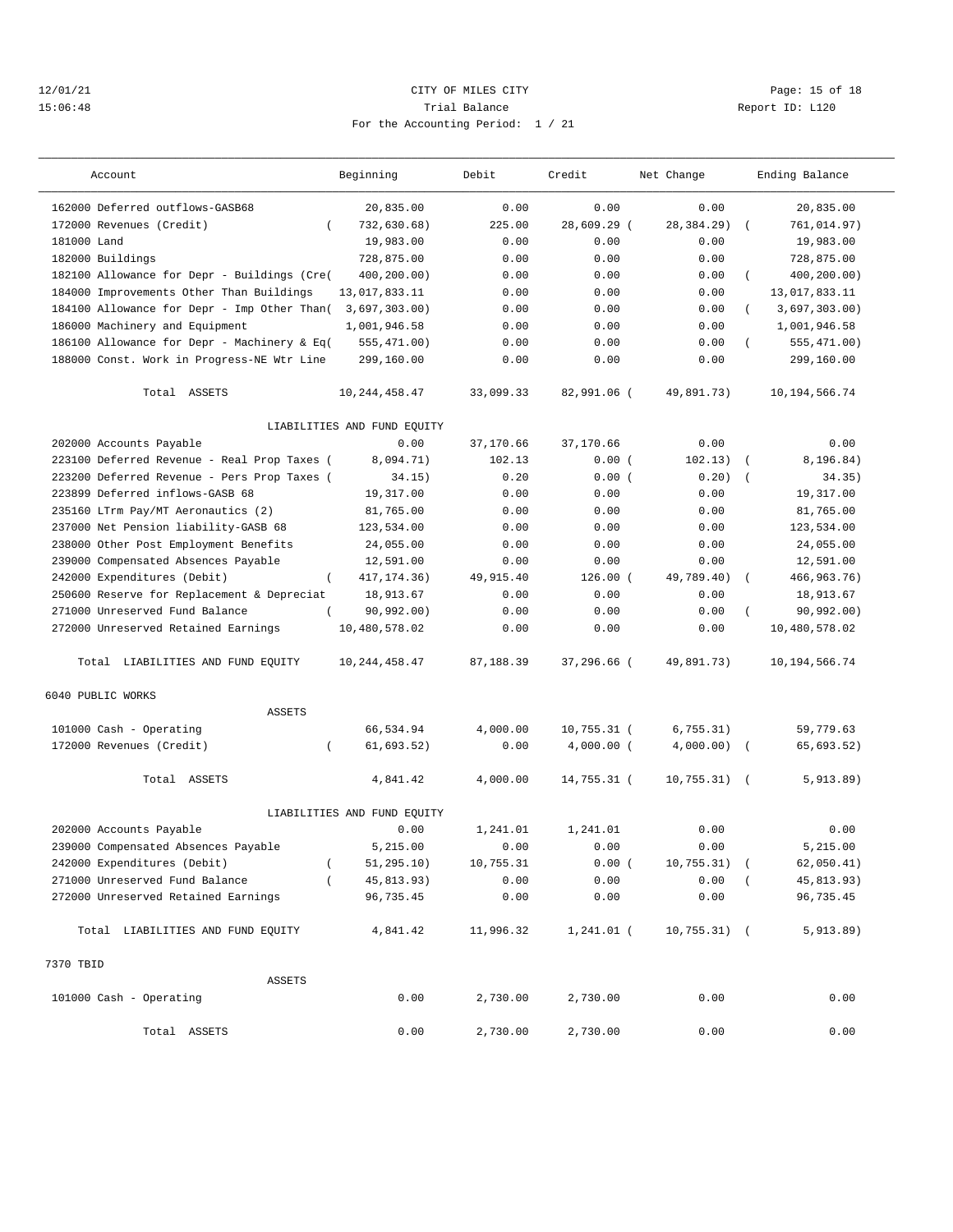# 12/01/21 Page: 16 of 18 15:06:48 Trial Balance Report ID: L120 For the Accounting Period: 1 / 21

——————————————————————————————————————————————————————————————————————————————————————————————————————————————————————————————————— Account and Beginning Debit Credit Net Change Ending Balance ———————————————————————————————————————————————————————————————————————————————————————————————————————————————————————————————————

Total LIABILITIES AND FUND EQUITY 0.00 5,460.00 5,460.00 0.00 0.00

LIABILITIES AND FUND EQUITY

| nting Period: 1 / 21 |  |  |
|----------------------|--|--|

 202000 Accounts Payable 0.00 2,730.00 2,730.00 0.00 0.00 212500 Due to Others 0.00 2,730.00 2,730.00 0.00 0.00

7458 Court Technology Surcharge

|                                                  | LIABILITIES AND FUND EQUITY |            |                            |                    |            |
|--------------------------------------------------|-----------------------------|------------|----------------------------|--------------------|------------|
| 212000 Due to Government                         | 2,060.64)<br>$\sqrt{2}$     | 0.00       | 0.00                       | 0.00<br>$\sqrt{2}$ | 2,060.64)  |
| 212200 Due to Federal, Soc Sec & Medicare        | 2,060.64                    | 0.00       | 0.00                       | 0.00               | 2,060.64   |
| Total LIABILITIES AND FUND EQUITY                | 0.00                        | 0.00       | 0.00                       | 0.00               | 0.00       |
| 7467 Law Enforcement Academy Surcharge           |                             |            |                            |                    |            |
| <b>ASSETS</b>                                    |                             |            |                            |                    |            |
| 101000 Cash - Operating                          | 0.00                        | 260.00     | 0.00                       | 260.00             | 260.00     |
| Total ASSETS                                     | 0.00                        | 260.00     | 0.00                       | 260.00             | 260.00     |
|                                                  | LIABILITIES AND FUND EQUITY |            |                            |                    |            |
| 212200 Due to Federal, Soc Sec & Medicare        | 0.00                        | 0.00       | 260.00                     | 260.00             | 260.00     |
| Total LIABILITIES AND FUND EQUITY                | 0.00                        | 0.00       | 260.00                     | 260.00             | 260.00     |
| 7471 CIVIL LEGAL ASSIST/VICTIM DOM VIOLENCE PROG |                             |            |                            |                    |            |
| ASSETS                                           |                             |            |                            |                    |            |
| 101000 Cash - Operating                          | 0.00                        | 462.11     | 0.00                       | 462.11             | 462.11     |
| Total ASSETS                                     | 0.00                        | 462.11     | 0.00                       | 462.11             | 462.11     |
|                                                  | LIABILITIES AND FUND EOUITY |            |                            |                    |            |
| 212500 Due to Others                             | 0.00                        | 0.00       | 462.11                     | 462.11             | 462.11     |
| Total LIABILITIES AND FUND EQUITY                | 0.00                        | 0.00       | 462.11                     | 462.11             | 462.11     |
| 7910 PAYROLL FUND                                |                             |            |                            |                    |            |
| ASSETS                                           |                             |            |                            |                    |            |
| 101000 Cash - Operating                          | 147,351.27                  | 541,061.08 | 578, 547. 43 (37, 486. 35) |                    | 109,864.92 |
| Total ASSETS                                     | 147,351.27                  | 541,061.08 | 578,547.43 (37,486.35)     |                    | 109,864.92 |
|                                                  | LIABILITIES AND FUND EQUITY |            |                            |                    |            |
| 201000 Warrants Payable                          | 147,417.40                  | 153,717.65 | 99,489.77 (54,227.88)      |                    | 93,189.52  |
| 212200 Due to Federal, Soc Sec & Medicare        | 0.00                        | 69,524.37  | 69,524.37                  | 0.00               | 0.00       |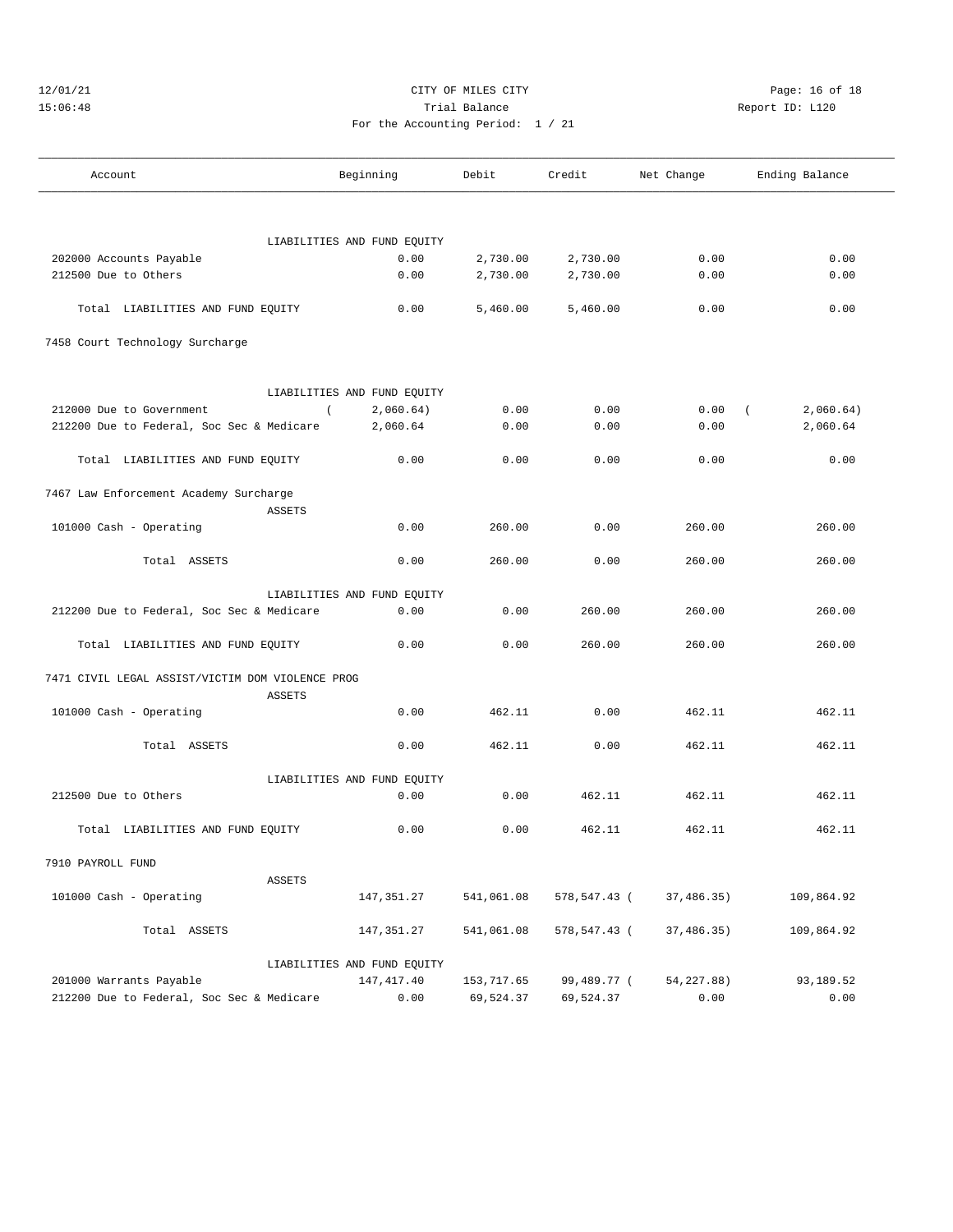# 12/01/21 Page: 17 of 18 15:06:48 Trial Balance Report ID: L120 For the Accounting Period: 1 / 21

| $\overline{1}$ $\overline{1}$ $\overline{1}$ |  |  |  |  |
|----------------------------------------------|--|--|--|--|

| Account                                                | Beginning                   | Debit       | Credit          | Net Change   | Ending Balance         |
|--------------------------------------------------------|-----------------------------|-------------|-----------------|--------------|------------------------|
| 212202 Due to State Unemployment                       | 0.07                        | 0.00        | 583.73          | 583.73       | 583.80                 |
| 212203 Due to Worker's Compensation                    | 0.00                        | 0.00        | 14,721.90       | 14,721.90    | 14,721.90              |
| 212204 Due to State Income Tax                         | 0.07)<br>$\left($           | 16,994.07   | 16,994.00 (     | $0.07)$ (    | 0.14)                  |
| 212205 Due to MPORS-GABA                               | 0.00                        | 14,848.93   | 14,848.93       | 0.00         | 0.00                   |
| 212207 Due to AFLAC, AFLAC PRETAX                      | 0.00                        | 676.64      | 676.64          | 0.00         | 0.00                   |
| 212208 Due to Health Ins, Dental, Vision               | 0.00                        | 78,164.80   | 79,058.35       | 893.55       | 893.55                 |
| 212209 Due to PERS Retirement                          | 55.58                       | 36,846.29   | 36,901.87       | 55.58        | 111.16                 |
| 212210 Due to FURS-GABA Retirement                     | 121.71)<br>$\left($         | 16,593.97   | 17,080.81       | 486.84       | 365.13                 |
| Total LIABILITIES AND FUND EQUITY                      | 147, 351.27                 | 387, 366.72 | 349,880.37 (    | 37,486.35)   | 109,864.92             |
| 7930 CLAIMS FUND                                       |                             |             |                 |              |                        |
| <b>ASSETS</b>                                          |                             |             |                 |              |                        |
| 101000 Cash - Operating                                | 606,901.76                  | 511, 176.21 | 946, 412. 11 (  | 435, 235.90) | 171,665.86             |
| Total ASSETS                                           | 606,901.76                  | 511, 176.21 | 946, 412. 11 (  | 435, 235.90) | 171,665.86             |
|                                                        | LIABILITIES AND FUND EQUITY |             |                 |              |                        |
| 201000 Warrants Payable                                | 606,901.76                  | 946, 412.11 | $511, 176.21$ ( | 435, 235.90) | 171,665.86             |
| Total LIABILITIES AND FUND EQUITY                      | 606,901.76                  | 946, 412.11 | $511, 176.21$ ( | 435,235.90)  | 171,665.86             |
| 7980 CUSTER CO WATER & SEWER DISTRICT<br><b>ASSETS</b> |                             |             |                 |              |                        |
| 101000 Cash - Operating                                | 1, 181.11)<br>$\left($      | 18,217.70   | 18,217.70       | 0.00         | 1, 181.11)<br>$\left($ |
| 122000 Accounts Receivable                             | 19,999.90                   | 18,756.39   | 18, 217. 70     | 538.69       | 20,538.59              |
|                                                        |                             |             |                 |              |                        |
| Total ASSETS                                           | 18,818.79                   | 36,974.09   | 36, 435.40      | 538.69       | 19,357.48              |
|                                                        | LIABILITIES AND FUND EQUITY |             |                 |              |                        |
| 202000 Accounts Payable                                | 0.00                        | 18,217.70   | 18, 217.70      | 0.00         | 0.00                   |
| 211020 Due to Custer Water & Sewer Dist                | 18,818.79                   | 18,217.70   | 18,756.39       | 538.69       | 19,357.48              |
| Total LIABILITIES AND FUND EQUITY                      | 18,818.79                   | 36, 435.40  | 36,974.09       | 538.69       | 19,357.48              |
| 7981 Interest Clearing                                 |                             |             |                 |              |                        |
| ASSETS                                                 |                             |             |                 |              |                        |
| 101000 Cash - Operating                                | 1,909.32                    | 2,064.69    | 2,064.69        | 0.00         | 1,909.32               |
| Total ASSETS                                           | 1,909.32                    | 2,064.69    | 2,064.69        | 0.00         | 1,909.32               |
|                                                        | LIABILITIES AND FUND EQUITY |             |                 |              |                        |
| 212500 Due to Others                                   | 1,909.32                    | 2,064.69    | 2,064.69        | 0.00         | 1,909.32               |
| Total LIABILITIES AND FUND EQUITY                      | 1,909.32                    | 2,064.69    | 2,064.69        | 0.00         | 1,909.32               |

9000 GENERAL FIXED ASSETS GROUP OF ACCOUNTS FUND

ASSETS